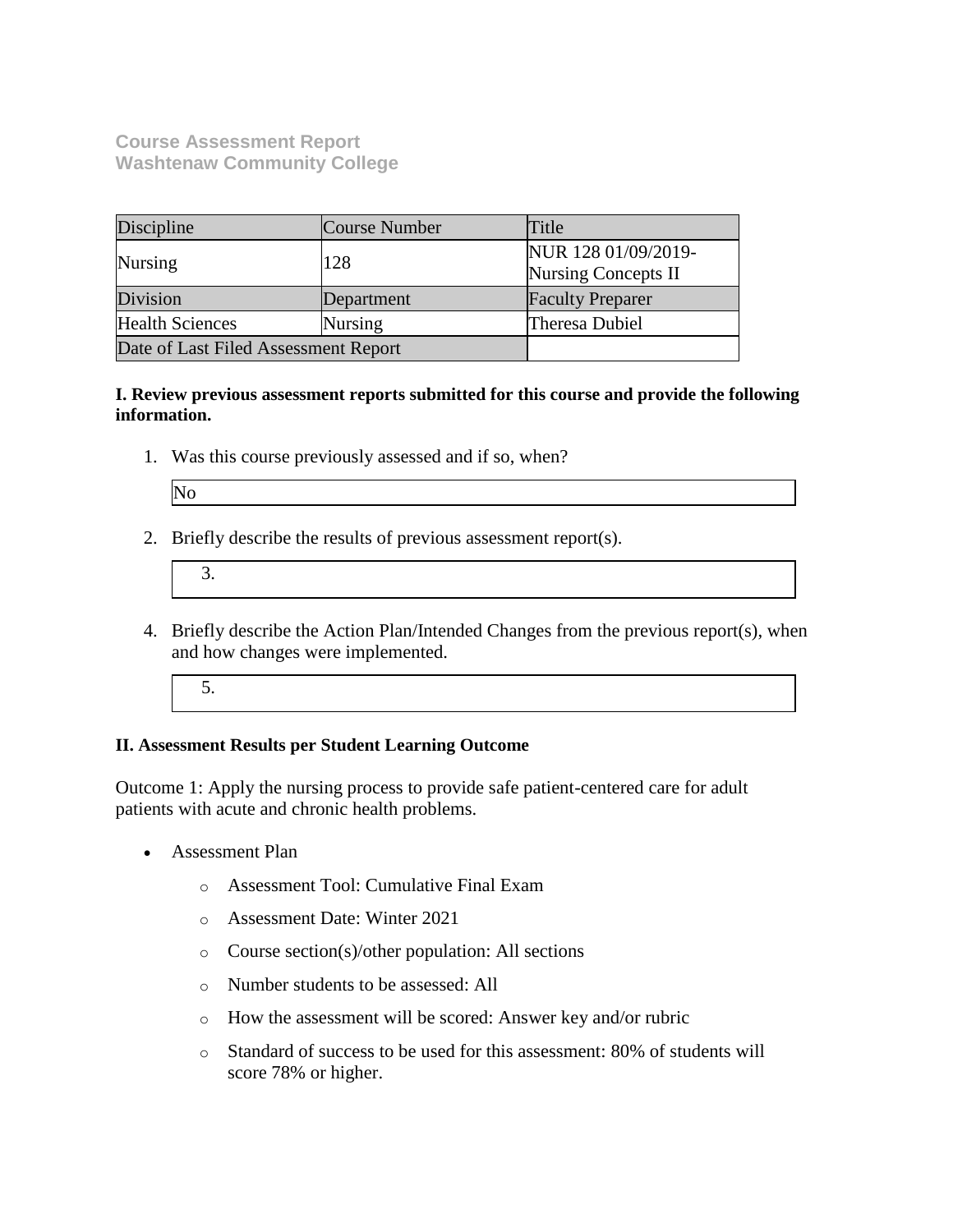- o Who will score and analyze the data: Course Coordinators will analyze the Cumulative Final reports each semester.
- 1. Indicate the Semester(s) and year(s) assessment data were collected for this report.

| Fall (indicate years below) below) | Winter (indicate years) | SP/SU (indicate years)<br>below) |
|------------------------------------|-------------------------|----------------------------------|
| 2018                               | 2018                    |                                  |

2. Provide assessment sample size data in the table below.

| # of students enrolled | # of students assessed |
|------------------------|------------------------|
| 512                    | $1 \cap C$<br>1 Z.O    |

3. If the number of students assessed differs from the number of students enrolled, please explain why all enrolled students were not assessed, e.g. absence, withdrawal, or did not complete activity.

This course is taught in multiple sections: lecture, lab and clinical. Students are overcounted in the field for number of students enrolled. There were actually 129 students in the course itself. Therefore, of the 128 enrolled students, one student dropped the course and did not take the final exam.

4. Describe how students from all populations (day students on campus, DL, MM, evening, extension center sites, etc.) were included in the assessment based on your selection criteria.

All students from all sections were assessed.

5. Describe the process used to assess this outcome. Include a brief description of this tool and how it was scored.

The final exam was administered and graded within Blackboard. In Winter 2018, students took one combined final exam. In Fall 2018, students took an "adulthealth" exam and a "family-health" exam. The scores on these exams were analyzed separately and together as a final exam score.

6. Briefly describe assessment results based on data collected for this outcome and tool during the course assessment. Discuss the extent to which students achieved this learning outcome and indicate whether the standard of success was met for this outcome and tool.

## Met Standard of Success: No

In Winter 2018, 38/70 students (54%) earned a score of 78% or higher. Students did not meet the standard of success on the Winter 2018 final exam.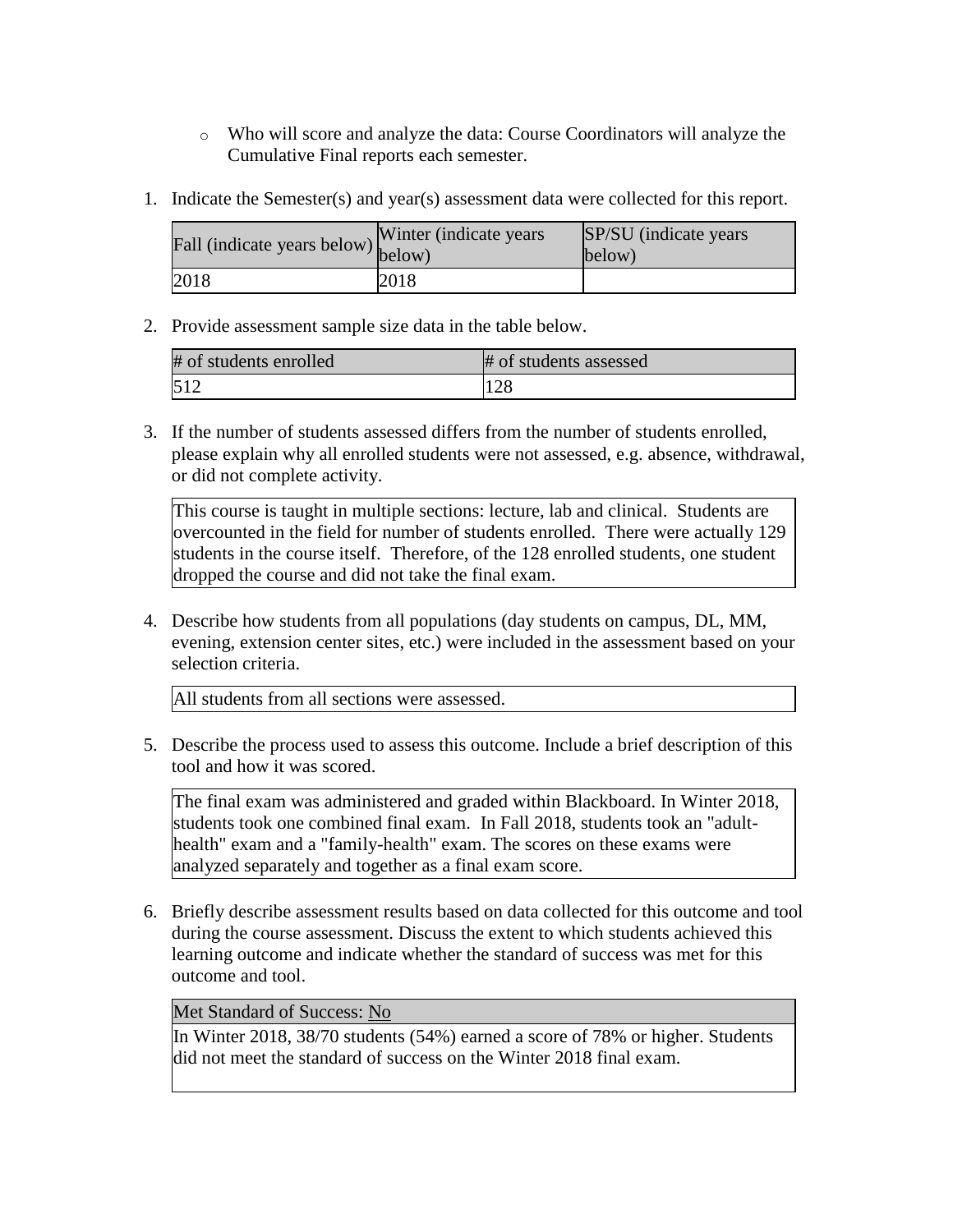In Fall 2018, 44/58 students (77%) scored 78% or higher on the combined final exam

When looking at the adult-health exam only, 53/58 students (91%) scored 78% or higher on the adult-centered exam.

Looking at the family-health exam only, 35/58 students (61%) scored 78% or higher.

Students met the standard of success on the adult-health exam and were able to apply the nursing process to safe patient-centered care for adults. Students did not meet the standard of success applying the nursing process to family topics.

A combined total of 82/128 students (64%) scored 78% or higher on the final exams.

7. Based on your interpretation of the assessment results, describe the areas of strength in student achievement of this learning outcome.

The students met this standard of success (over 80%). According to the Blackboard item analysis, the following areas were areas of success:

- o pathophysiology
- o nursing interventions
- 8. Based on your analysis of student performance, discuss the areas in which student achievement of this learning outcome could be improved. If student met standard of success, you may wish to identify your plans for continuous improvement.

The following areas need improvement:

o Math

o Mental Health

The Blackboard site now includes math review videos as well as math worksheets. We also include a simulation related to therapeutic communication.

Outcome 1: Apply the nursing process to provide safe patient-centered care for adult patients with acute and chronic health problems.

- Assessment Plan
	- o Assessment Tool: Simulation/Lab Skills Checklist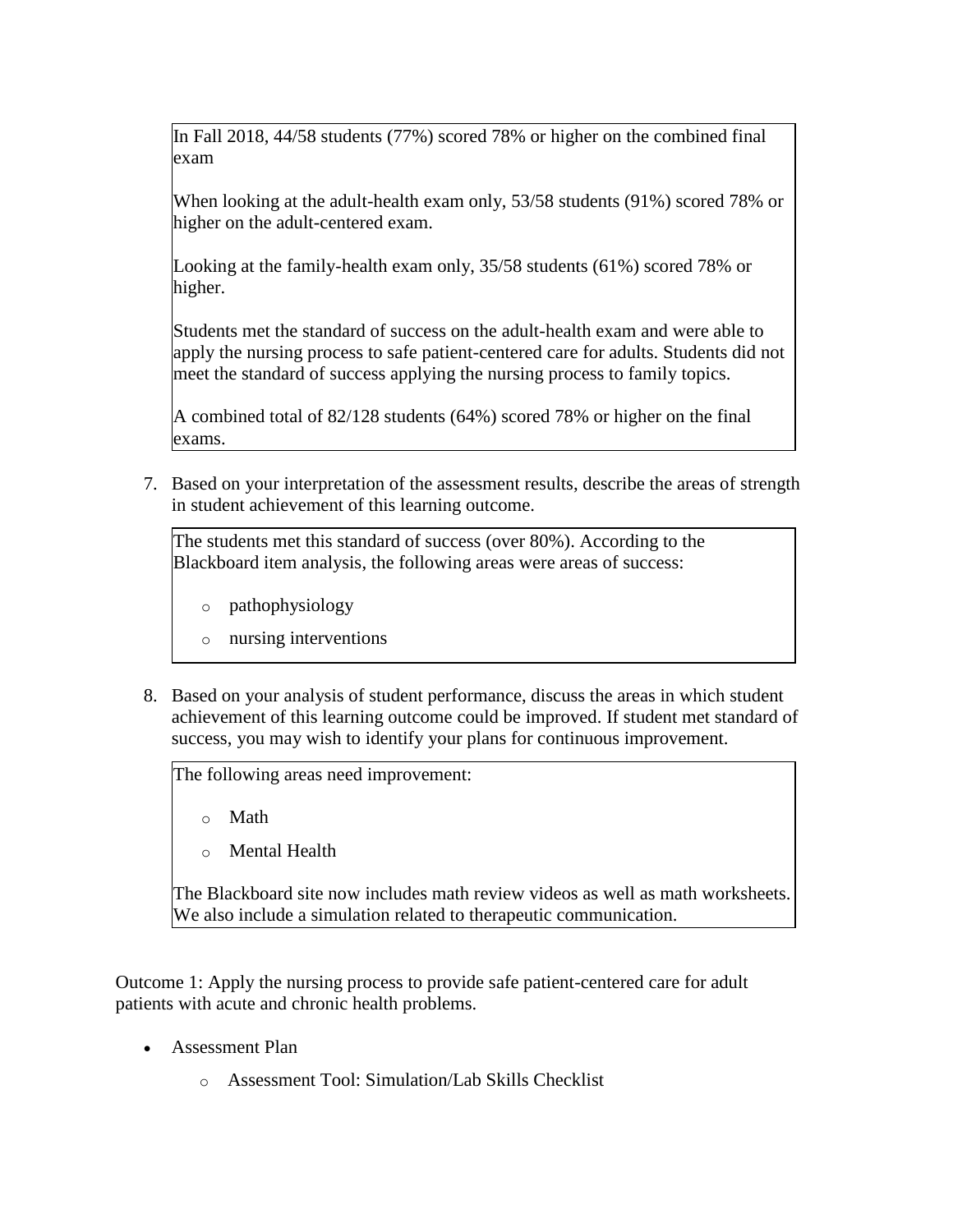- o Assessment Date: Winter 2021
- o Course section(s)/other population: All sections
- o Number students to be assessed: All
- o How the assessment will be scored: Departmentally-developed rubric
- o Standard of success to be used for this assessment: 80% of students will pass all skills on the first attempt.
- o Who will score and analyze the data: Course Coordinators will analyze the lab tracking report each semester.
- 1. Indicate the Semester(s) and year(s) assessment data were collected for this report.

| Fall (indicate years below) below) | Winter (indicate years) | SP/SU (indicate years)<br>below) |
|------------------------------------|-------------------------|----------------------------------|
| 2018                               | 2018                    |                                  |

2. Provide assessment sample size data in the table below.

| # of students enrolled | # of students assessed |
|------------------------|------------------------|
|                        | 128                    |

3. If the number of students assessed differs from the number of students enrolled, please explain why all enrolled students were not assessed, e.g. absence, withdrawal, or did not complete activity.

This course is taught in multiple sections: lecture, lab and clinical. Students are overcounted in the field for number of students enrolled. There were actually 129 students in the course itself. Therefore, of the 129 enrolled students, one student dropped the course and did not take the final exam.

4. Describe how students from all populations (day students on campus, DL, MM, evening, extension center sites, etc.) were included in the assessment based on your selection criteria.

All students from all sections were assessed.

5. Describe the process used to assess this outcome. Include a brief description of this tool and how it was scored.

Students demonstrated three skills in person in the clinical setting. Students demonstrated four skills in the lab setting. Those skills were assessed using a rubric.

6. Briefly describe assessment results based on data collected for this outcome and tool during the course assessment. Discuss the extent to which students achieved this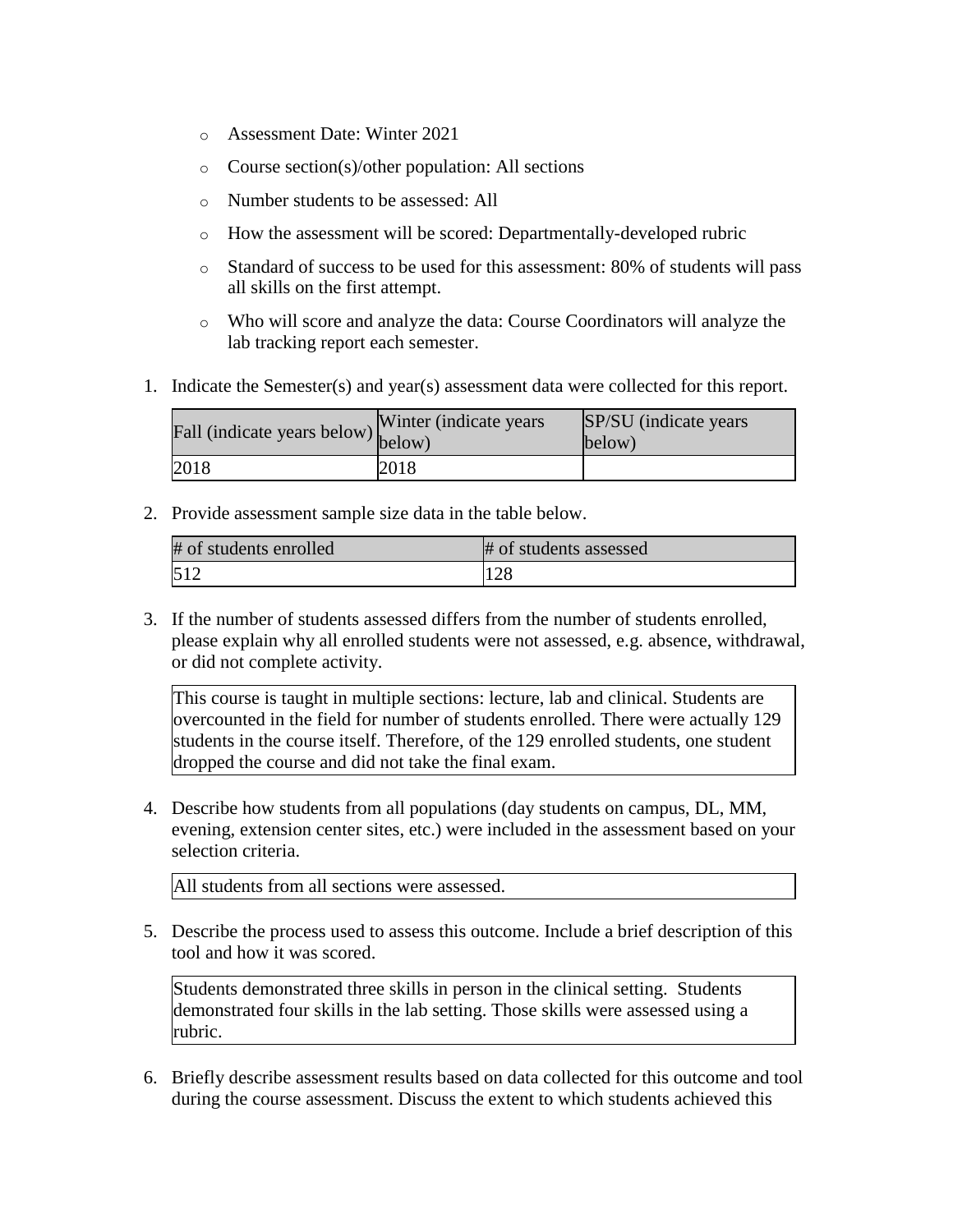learning outcome and indicate whether the standard of success was met for this outcome and tool.

Met Standard of Success: Yes

The standard of success was met for these skill demonstrations. The majority (120/128 students) scored at least 80% on the skills rubric on the first try. Students who did not pass the first try were offered remediation, and all passed on the second try.

7. Based on your interpretation of the assessment results, describe the areas of strength in student achievement of this learning outcome.

The students met this standard of success (over 80%). According to the Blackboard item analysis, the following areas were areas of success:

- o pathophysiology
- o nursing interventions
- 8. Based on your analysis of student performance, discuss the areas in which student achievement of this learning outcome could be improved. If student met standard of success, you may wish to identify your plans for continuous improvement.

The following areas need improvement:

o Math

o Mental Health

The Blackboard site now includes math review videos as well as math worksheets. We also include a simulation related to therapeutic communication.

Outcome 1: Apply the nursing process to provide safe patient-centered care for adult patients with acute and chronic health problems.

- Assessment Plan
	- o Assessment Tool: Final Clinical Evaluation
	- o Assessment Date: Winter 2021
	- o Course section(s)/other population: All sections
	- o Number students to be assessed: All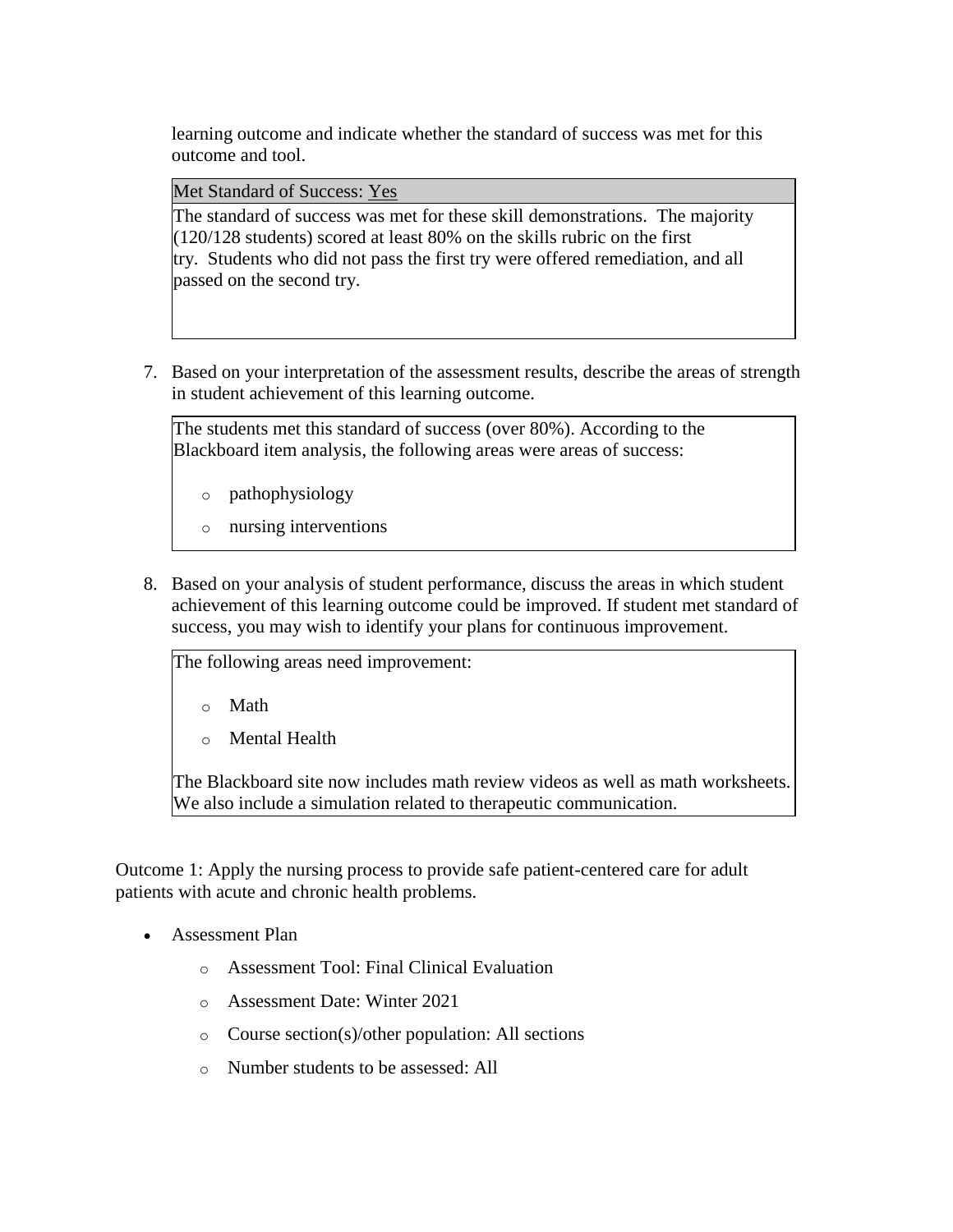- o How the assessment will be scored: Departmentally-developed rubric
- o Standard of success to be used for this assessment: 80% of students will pass on their final clinical evaluation.
- o Who will score and analyze the data: Course Coordinators will analyze the data from the Final Clinical Evaluation forms.
- 1. Indicate the Semester(s) and year(s) assessment data were collected for this report.

| riall (indicate years below) below) | Winter (indicate years) | SP/SU (indicate years)<br>below) |
|-------------------------------------|-------------------------|----------------------------------|
| 2018                                | 2018                    |                                  |

2. Provide assessment sample size data in the table below.

| # of students enrolled | # of students assessed |
|------------------------|------------------------|
| 512                    | 100<br>⊥∠ ∩            |

3. If the number of students assessed differs from the number of students enrolled, please explain why all enrolled students were not assessed, e.g. absence, withdrawal, or did not complete activity.

This course is taught in multiple sections: lecture, lab and clinical. Students are overcounted in the field for number of students enrolled. There were actually 129 students in the course itself. Therefore, of the 129 enrolled students, one student dropped the course and did not take the final exam.

4. Describe how students from all populations (day students on campus, DL, MM, evening, extension center sites, etc.) were included in the assessment based on your selection criteria.

All students from all sections were assessed.

5. Describe the process used to assess this outcome. Include a brief description of this tool and how it was scored.

Students attend clinical with a program-wide anecdotal evaluation which is scored using a rubric and posted on Blackboard. We use the QSEN (Quality and Safety for Education of Nurses) program outcomes to evaluate students.

6. Briefly describe assessment results based on data collected for this outcome and tool during the course assessment. Discuss the extent to which students achieved this learning outcome and indicate whether the standard of success was met for this outcome and tool.

Met Standard of Success: Yes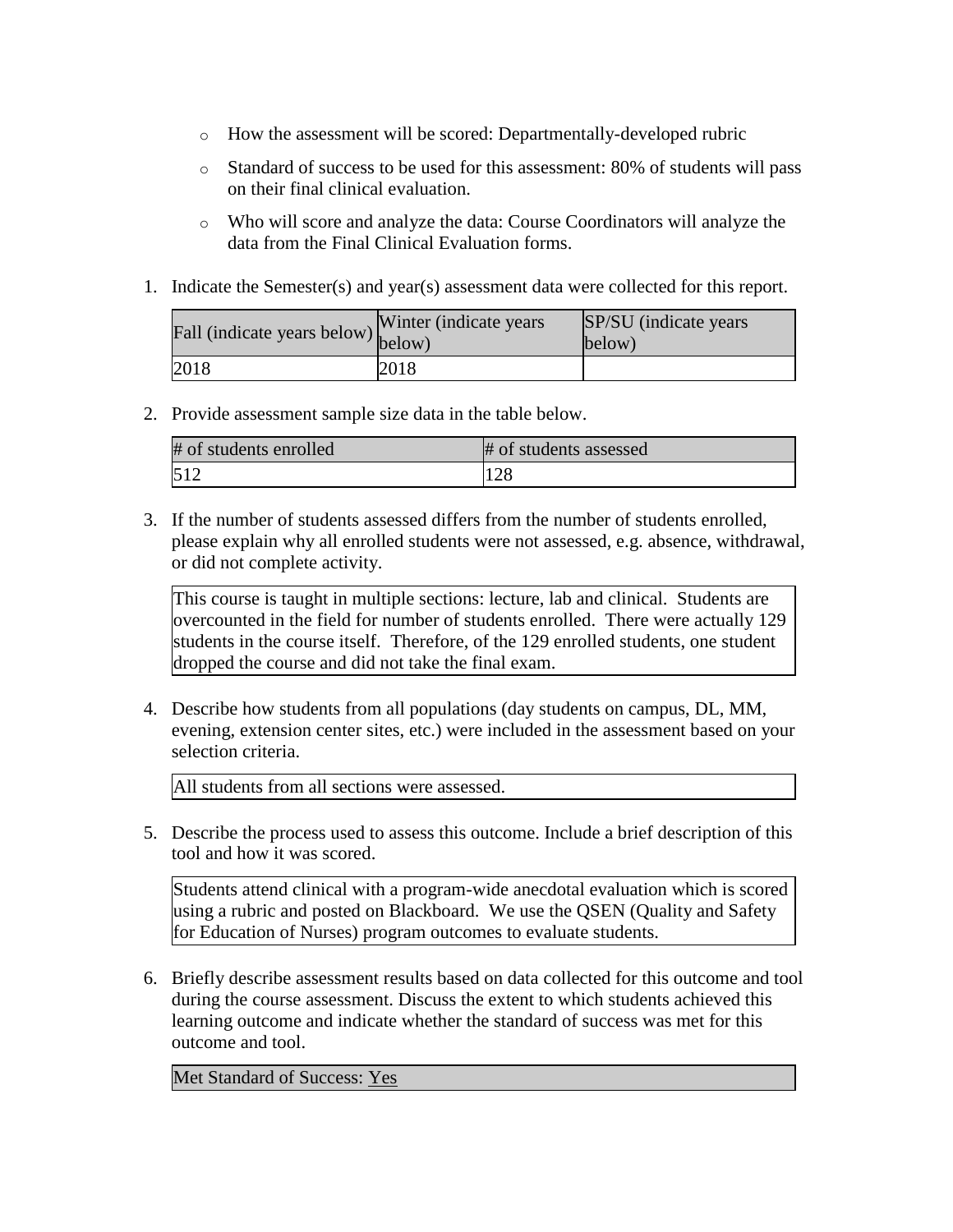The majority of students (125/128 students) met the standard of success by scoring >80% using the clinical evaluation tool in the maternal-infant and adult clinical setting.

7. Based on your interpretation of the assessment results, describe the areas of strength in student achievement of this learning outcome.

The students met this standard of success (over 80%). According to the Blackboard item analysis, the following areas were areas of success:

- o pathophysiology
- o nursing interventions
- 8. Based on your analysis of student performance, discuss the areas in which student achievement of this learning outcome could be improved. If student met standard of success, you may wish to identify your plans for continuous improvement.

The following areas need improvement: o Math o Mental Health The Blackboard site now includes math review videos as well as math worksheets. We also include a simulation related to therapeutic communication.

Outcome 2: Utilize the nursing process to provide safe patient-centered care for mother/baby couplets and their families during the uncomplicated childbearing experience.

- Assessment Plan
	- o Assessment Tool: Cumulative Final Exam
	- o Assessment Date: Winter 2021
	- o Course section(s)/other population: All sections
	- o Number students to be assessed: All
	- o How the assessment will be scored: Answer key and/or rubric
	- o Standard of success to be used for this assessment: 80% of students will score 78% or higher.
	- o Who will score and analyze the data: Course Coordinators will analyze the Cumulative Final reports each semester.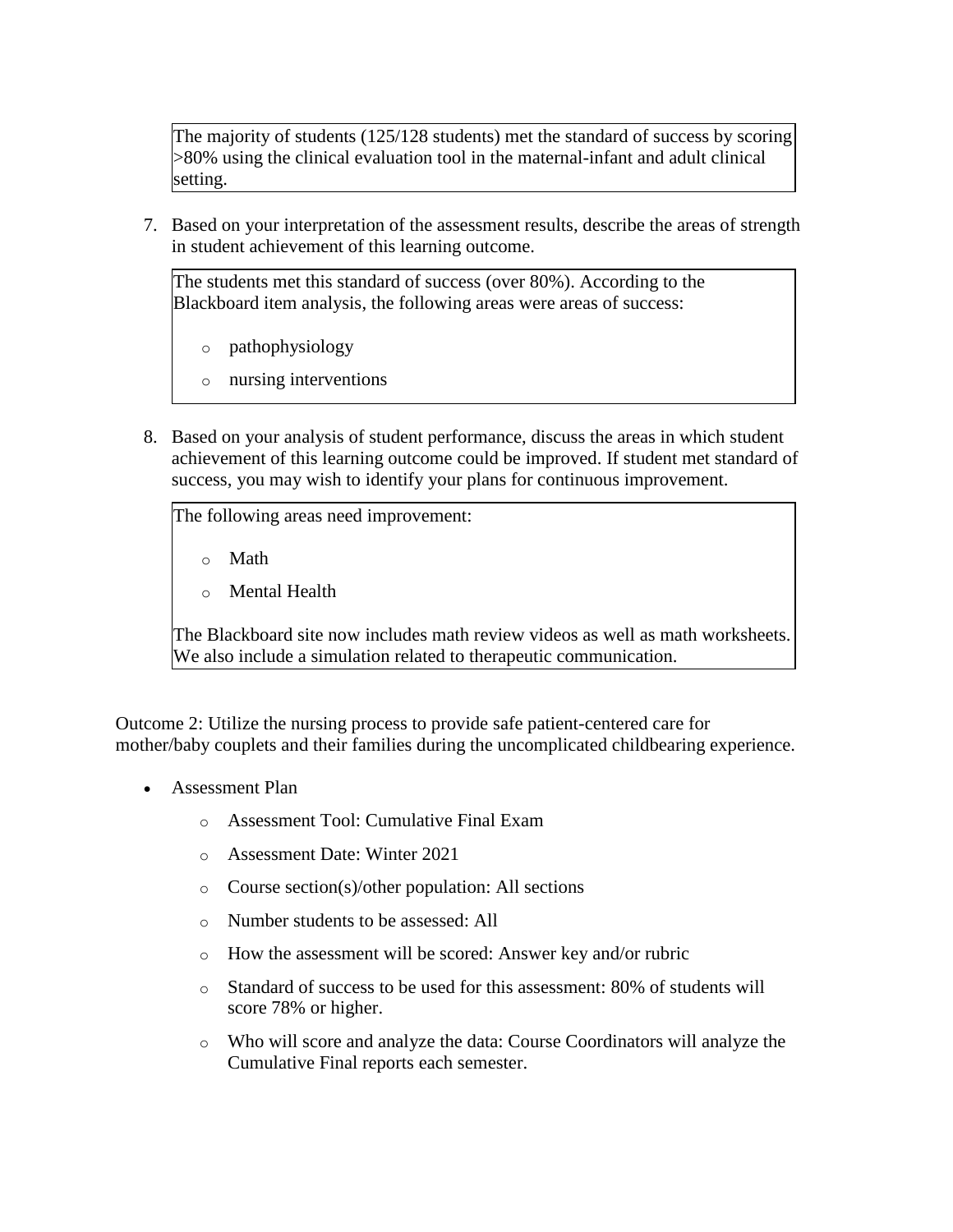1. Indicate the Semester(s) and year(s) assessment data were collected for this report.

| Fall (indicate years below) below) | Winter (indicate years) | SP/SU (indicate years)<br>below) |
|------------------------------------|-------------------------|----------------------------------|
| 2018                               | 2018                    |                                  |

2. Provide assessment sample size data in the table below.

| # of students enrolled | # of students assessed |
|------------------------|------------------------|
| 512                    | ın c<br>⊥ ∠ ∧          |

3. If the number of students assessed differs from the number of students enrolled, please explain why all enrolled students were not assessed, e.g. absence, withdrawal, or did not complete activity.

This course is taught in multiple sections: lecture, lab and clinical. Students are overcounted in the field for number of students enrolled. There were actually 129 students in the course itself. Therefore, of the 129 enrolled students, one student dropped the course and did not take the final exam.

4. Describe how students from all populations (day students on campus, DL, MM, evening, extension center sites, etc.) were included in the assessment based on your selection criteria.

All students from all sections were assessed.

5. Describe the process used to assess this outcome. Include a brief description of this tool and how it was scored.

The final exam was administered and graded within Blackboard. In Winter 2018, students took one combined final exam. In Fall 2018, students took an "adulthealth" exam and a "family-health" exam. The scores on these exams were analyzed separately and together as a final exam score.

6. Briefly describe assessment results based on data collected for this outcome and tool during the course assessment. Discuss the extent to which students achieved this learning outcome and indicate whether the standard of success was met for this outcome and tool.

## Met Standard of Success: No

In Winter 2018, 38/70 students (54%) scored 78% or higher on the combined final exam. Students did not meet the standard of success on the Winter 2018 final exam.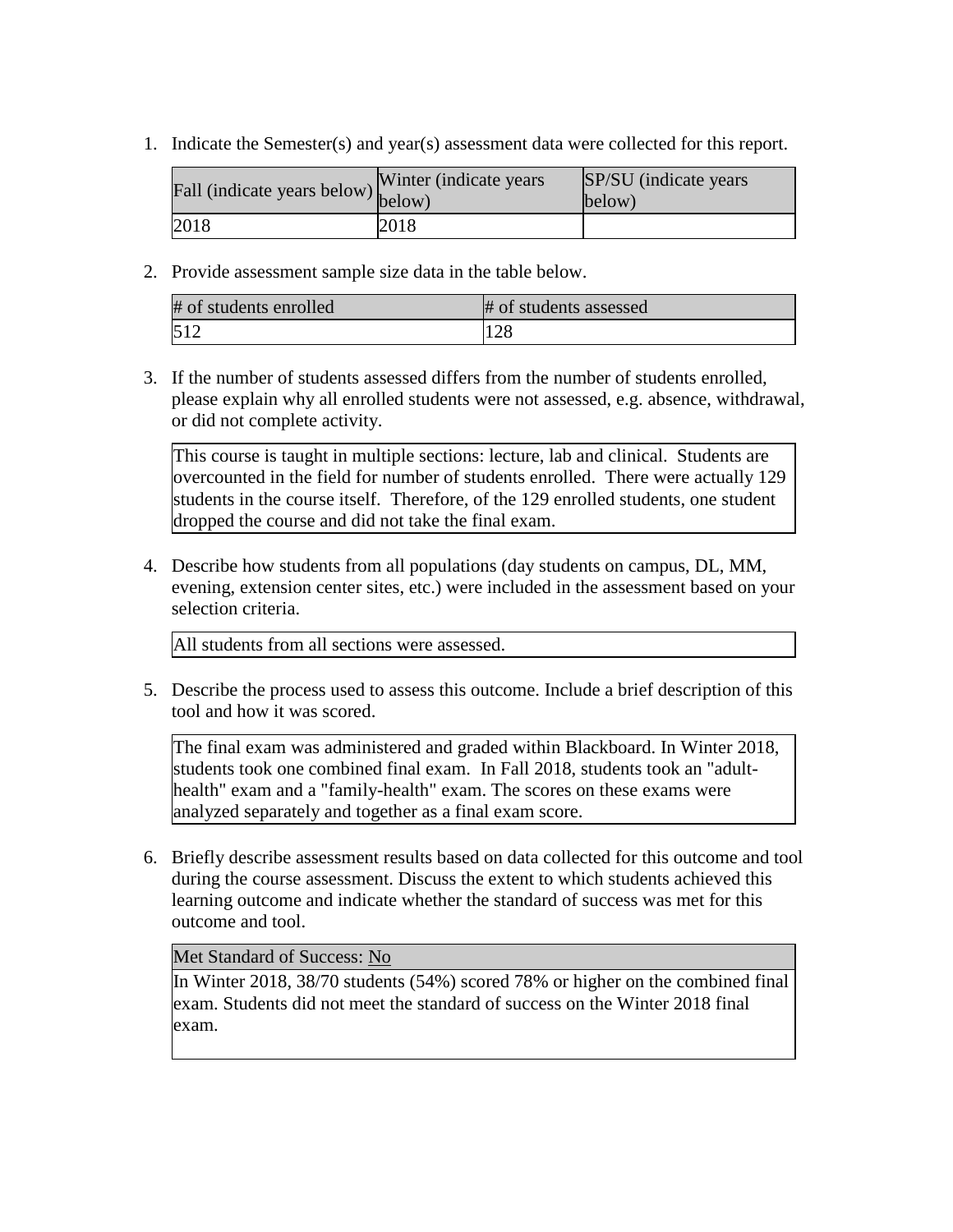In Fall 2018, 44/58 students (77%) scored 78% or higher on the combined final exam

When looking at the adult-health exam only, 53/58 students (91%) scored 78% or higher on the adult-centered exam.

Looking at the family-health exam only, 35/58 students (61%) scored 78% or higher.

Students met the standard of success on the adult-health exam and were able to apply the nursing process to safe patient-centered care for adults. Students did not meet the standard of success for applying the nursing process to the childbearing family.

7. Based on your interpretation of the assessment results, describe the areas of strength in student achievement of this learning outcome.

Students did not meet the defined level of success (over 80%). If any student did not achieve 80% proficiency on the exams, they were offered remediation and review opportunities.

8. Based on your analysis of student performance, discuss the areas in which student achievement of this learning outcome could be improved. If student met standard of success, you may wish to identify your plans for continuous improvement.

Practice NCLEX questions will be incorporated into each weekly unit and homework. Review sessions will be scheduled. Exam questions will closely relate to the course lectures and activities.

Outcome 2: Utilize the nursing process to provide safe patient-centered care for mother/baby couplets and their families during the uncomplicated childbearing experience.

- Assessment Plan
	- o Assessment Tool: Simulation/Lab Skills Checklist
	- o Assessment Date: Winter 2021
	- o Course section(s)/other population: All sections
	- o Number students to be assessed: All
	- o How the assessment will be scored: Departmentally-developed rubric
	- o Standard of success to be used for this assessment: 80% of students will pass all skills on the first attempt.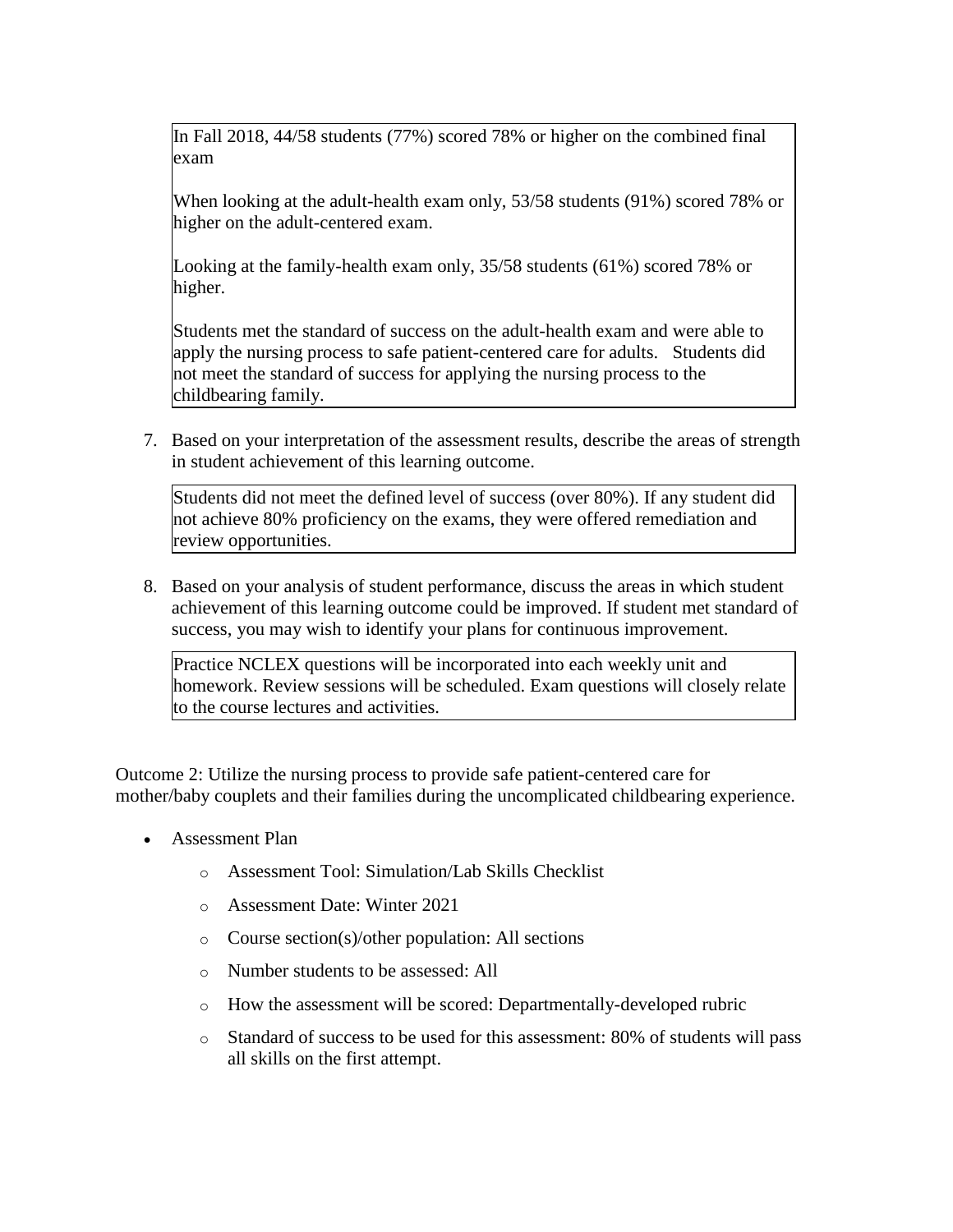- o Who will score and analyze the data: Course Coordinators will analyze the lab tracking report each semester.
- 1. Indicate the Semester(s) and year(s) assessment data were collected for this report.

| Fall (indicate years below) below) | Winter (indicate years) | SP/SU (indicate years)<br>below) |
|------------------------------------|-------------------------|----------------------------------|
| 2018                               | 2018                    |                                  |

2. Provide assessment sample size data in the table below.

| # of students enrolled | # of students assessed |
|------------------------|------------------------|
| 512                    | 100<br>⊥∠ ∩            |

3. If the number of students assessed differs from the number of students enrolled, please explain why all enrolled students were not assessed, e.g. absence, withdrawal, or did not complete activity.

This course is taught in multiple sections: lecture, lab and clinical. Students are overcounted in the field for number of students enrolled. There were actually 129 students enrolled in the course. Therefore, of the 129 enrolled students, one student dropped the course and did not take the final exam.

4. Describe how students from all populations (day students on campus, DL, MM, evening, extension center sites, etc.) were included in the assessment based on your selection criteria.

All students were assessed.

5. Describe the process used to assess this outcome. Include a brief description of this tool and how it was scored.

Students demonstrated three skills in person in the clinical setting. Students demonstrated four skills in the lab setting. Those skills were assessed using a rubric.

6. Briefly describe assessment results based on data collected for this outcome and tool during the course assessment. Discuss the extent to which students achieved this learning outcome and indicate whether the standard of success was met for this outcome and tool.

## Met Standard of Success: Yes

The standard of success was met for these skill demonstrations. The majority (120/128 students) scored at least 80% on the skills rubric on the first try. Students who did not pass the first try were offered remediation, and all passed on the second try.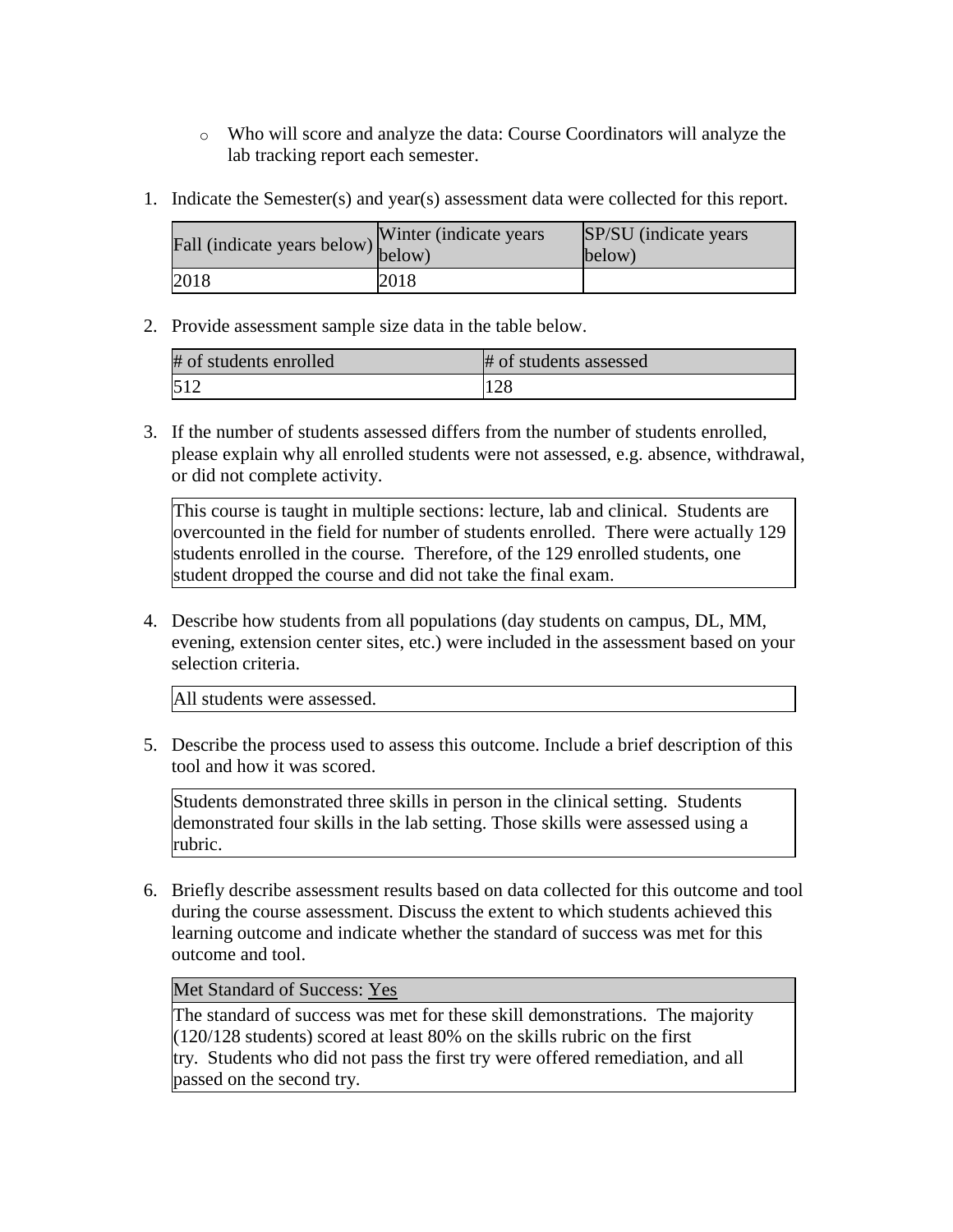7. Based on your interpretation of the assessment results, describe the areas of strength in student achievement of this learning outcome.

Students did not meet the defined level of success (over 80%). If any student did not achieve 80% proficiency on the exams, they were offered remediation and review opportunities.

8. Based on your analysis of student performance, discuss the areas in which student achievement of this learning outcome could be improved. If student met standard of success, you may wish to identify your plans for continuous improvement.

Practice NCLEX questions will be incorporated into each weekly unit and homework. Review sessions will be scheduled. Exam questions will closely relate to the course lectures and activities.

Outcome 2: Utilize the nursing process to provide safe patient-centered care for mother/baby couplets and their families during the uncomplicated childbearing experience.

- Assessment Plan
	- o Assessment Tool: Final Clinical Evaluation
	- o Assessment Date: Winter 2021
	- o Course section(s)/other population: All sections
	- o Number students to be assessed: All
	- o How the assessment will be scored: Departmentally-developed rubric
	- o Standard of success to be used for this assessment: 80% of students will pass on their final clinical evaluation.
	- o Who will score and analyze the data: Course Coordinators will analyze the data from the Final Clinical Evaluation forms.
- 1. Indicate the Semester(s) and year(s) assessment data were collected for this report.

| Fall (indicate years below) $\begin{bmatrix} \text{w}\text{ inter} \\ \text{below} \end{bmatrix}$ | Winter (indicate years) | SP/SU (indicate years)<br>below) |
|---------------------------------------------------------------------------------------------------|-------------------------|----------------------------------|
| 2018                                                                                              | 2018                    |                                  |

2. Provide assessment sample size data in the table below.

| # of students enrolled | # of students assessed |
|------------------------|------------------------|
| 512                    | $1 \cap Q$<br>128      |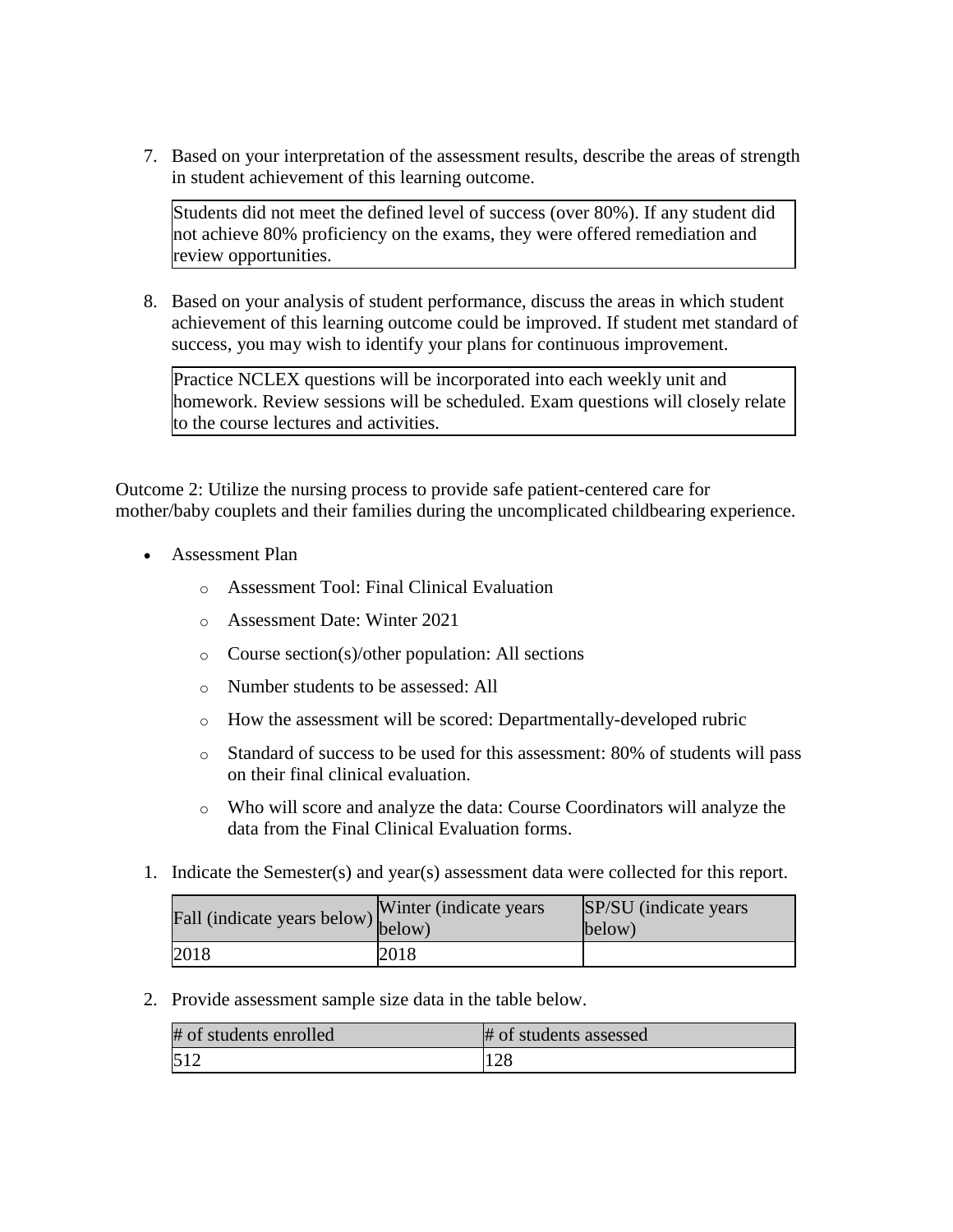3. If the number of students assessed differs from the number of students enrolled, please explain why all enrolled students were not assessed, e.g. absence, withdrawal, or did not complete activity.

This course is taught in multiple sections: lecture, lab and clinical. Students are overcounted in the field for number of students enrolled. There were actually 129 students enrolled in the course. Therefore, of the 129 enrolled students, one student dropped the course and did not take the final exam.

4. Describe how students from all populations (day students on campus, DL, MM, evening, extension center sites, etc.) were included in the assessment based on your selection criteria.

All students from all sections were assessed.

5. Describe the process used to assess this outcome. Include a brief description of this tool and how it was scored.

Students attend clinical with a program-wide anecdotal evaluation which is scored using a rubric, and posted on Blackboard. We use the QSEN (Quality and Safety for Education of Nurses) program outcomes to evaluate students.

6. Briefly describe assessment results based on data collected for this outcome and tool during the course assessment. Discuss the extent to which students achieved this learning outcome and indicate whether the standard of success was met for this outcome and tool.

Met Standard of Success: Yes

The majority of students (125/128 students) met the standard of success by scoring >80% using the clinical evaluation tool in the maternal-infant and adult clinical setting.

7. Based on your interpretation of the assessment results, describe the areas of strength in student achievement of this learning outcome.

Students did not meet the defined level of success (over 80%). If any student did not achieve 80% proficiency on the exams, they were offered remediation and review opportunities.

8. Based on your analysis of student performance, discuss the areas in which student achievement of this learning outcome could be improved. If student met standard of success, you may wish to identify your plans for continuous improvement.

Practice NCLEX questions will be incorporated into each weekly unit and homework. Review sessions will be scheduled. Exam questions will closely relate to the course lectures and activities.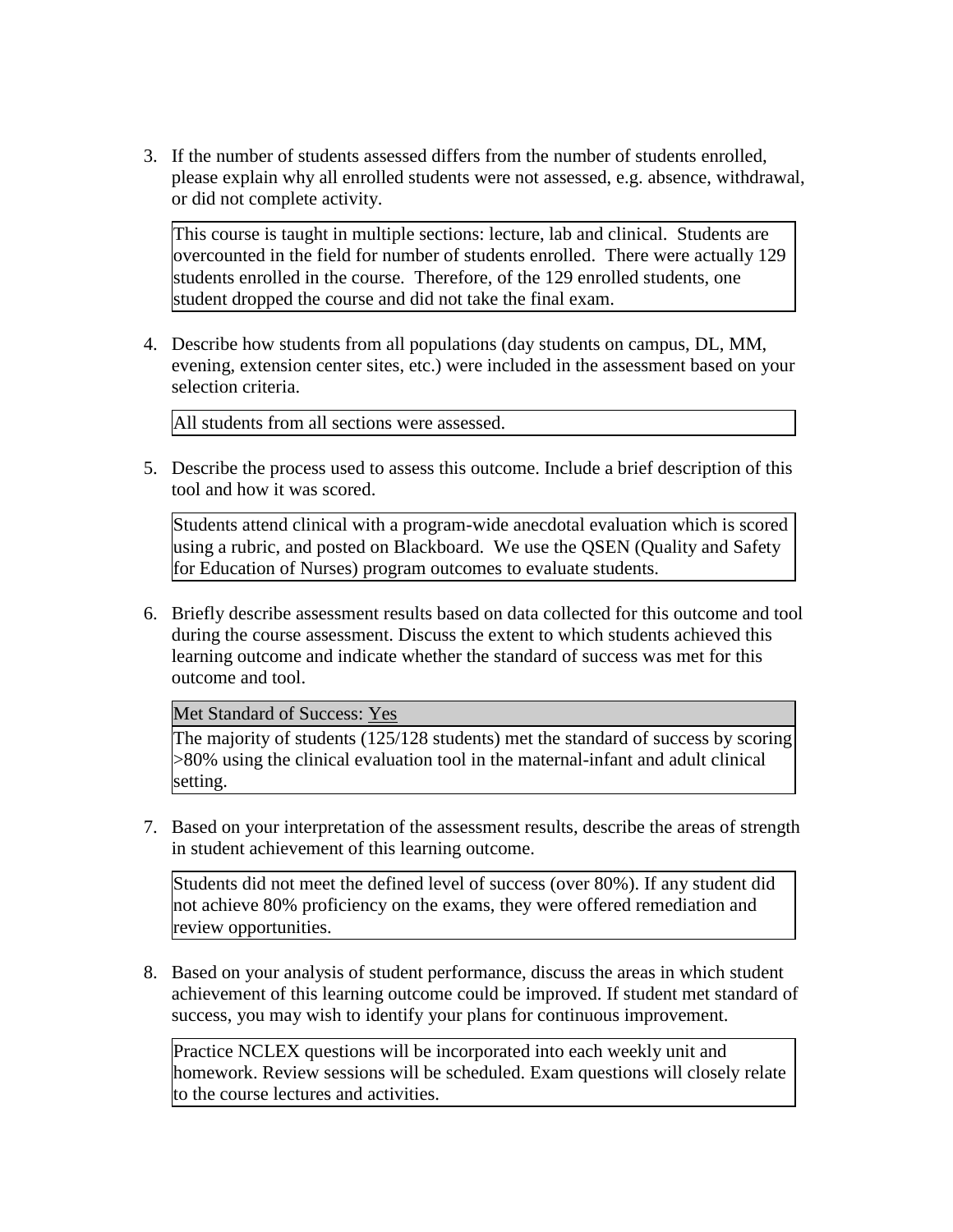Outcome 3: Apply concepts of growth and development in order to plan safe familycentered care for children of all ages with acute/chronic pediatric conditions.

- Assessment Plan
	- o Assessment Tool: Cumulative Final Exam
	- o Assessment Date: Winter 2021
	- o Course section(s)/other population: All sections
	- o Number students to be assessed: All
	- o How the assessment will be scored: Answer key and/or rubric
	- o Standard of success to be used for this assessment: 80% of students will score 78% or higher.
	- o Who will score and analyze the data: Course Coordinators will analyze the Cumulative Final reports each semester.
- 1. Indicate the Semester(s) and year(s) assessment data were collected for this report.

| Fall (indicate years below) below) | Winter (indicate years) | SP/SU (indicate years)<br>below) |
|------------------------------------|-------------------------|----------------------------------|
| 2018                               | 2018                    |                                  |

2. Provide assessment sample size data in the table below.

| # of students enrolled | # of students assessed |
|------------------------|------------------------|
| 512                    | 100<br>1.ZO            |

3. If the number of students assessed differs from the number of students enrolled, please explain why all enrolled students were not assessed, e.g. absence, withdrawal, or did not complete activity.

This course is taught in multiple sections: lecture, lab and clinical. Students are overcounted in the field for number of students enrolled. There were actually 129 students in the course itself. Therefore, of the 129 enrolled students, one student dropped the course and did not take the final exam.

4. Describe how students from all populations (day students on campus, DL, MM, evening, extension center sites, etc.) were included in the assessment based on your selection criteria.

All students from all sections were assessed.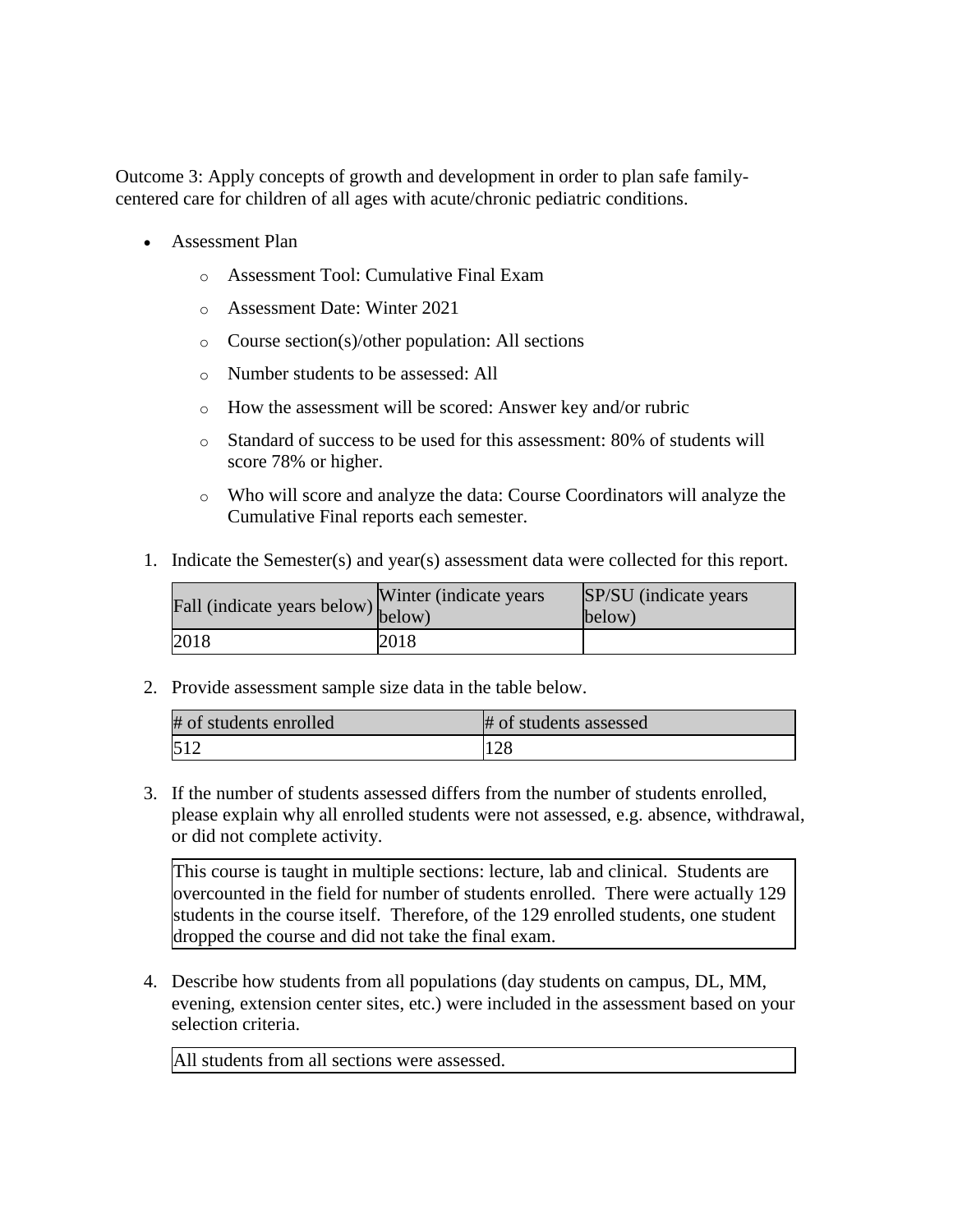5. Describe the process used to assess this outcome. Include a brief description of this tool and how it was scored.

The final exam was administered and graded within Blackboard. In Winter 2018, students took one combined final exam. In Fall 2018, students took an "adulthealth" exam and a "family-health" exam. The scores on these exams were analyzed separately and together as a final exam score.

6. Briefly describe assessment results based on data collected for this outcome and tool during the course assessment. Discuss the extent to which students achieved this learning outcome and indicate whether the standard of success was met for this outcome and tool.

Met Standard of Success: Yes

In Winter 2018, 38/70 students (54%) scored 78% or higher on the combined final exam. Students did not meet the standard of success on the Winter 2018 final exam.

In Fall 2018, 44/58 student (77%) scored 78% or higher on the combined final exam

When looking at the adult-health exam only, 53/58 students (91%) scored 78% or higher on the adult-centered exam.

Looking at the family-health exam only, 35/58 students (61%) scored 78% or higher.

Students met the standard of success on the adult-health exam and were able to apply the nursing process to safe patient-centered care for adults. Students did not meet the standard of success applying the nursing process to pediatric patients.

A combined total of 82/128 students (64%) scored 78% or higher on the final exams.

7. Based on your interpretation of the assessment results, describe the areas of strength in student achievement of this learning outcome.

Growth and development concepts are integrated into the class and final exam. According to the Blackboard item analysis, areas of strength included:

- o family development
- o fetal development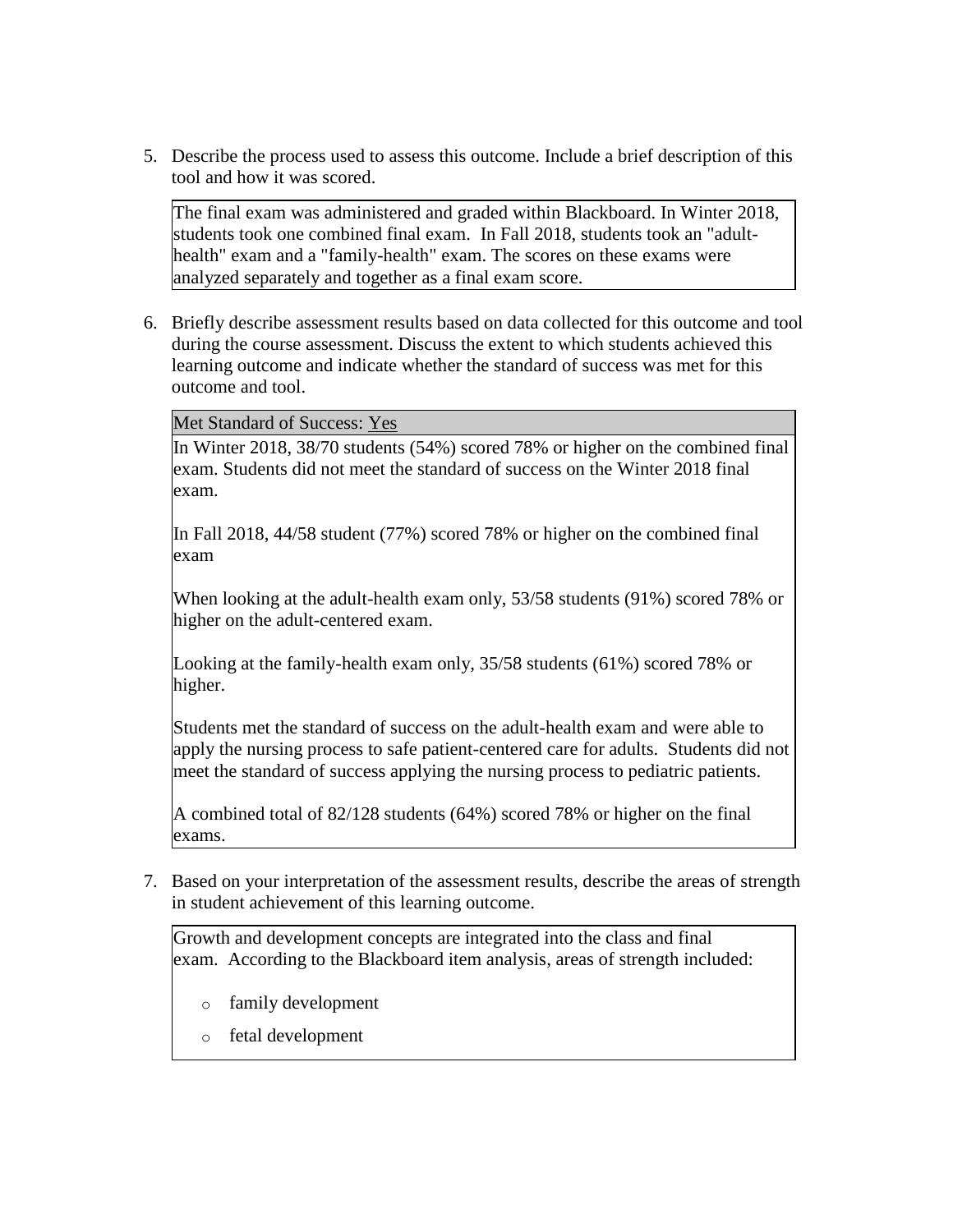8. Based on your analysis of student performance, discuss the areas in which student achievement of this learning outcome could be improved. If student met standard of success, you may wish to identify your plans for continuous improvement.

Students achieved the standard of success. Areas for improvement include math. Worksheets are now included as an option for students.

Outcome 4: Apply mental health concepts in order to plan safe patient-centered care across the lifespan for patients with acute/chronic mental health conditions.

- Assessment Plan
	- o Assessment Tool: Cumulative Final Exam
	- o Assessment Date: Winter 2021
	- o Course section(s)/other population: All sections
	- o Number students to be assessed: All
	- o How the assessment will be scored: Answer key and/or rubric
	- o Standard of success to be used for this assessment: 80% of students will score 78% or higher.
	- o Who will score and analyze the data: Course Coordinators will analyze the Cumulative Final reports each semester.
- 1. Indicate the Semester(s) and year(s) assessment data were collected for this report.

| rall (indicate years below) below) | Winter (indicate years | SP/SU (indicate years)<br>below) |
|------------------------------------|------------------------|----------------------------------|
| 2018                               | 2018                   |                                  |

2. Provide assessment sample size data in the table below.

| # of students enrolled | # of students assessed |
|------------------------|------------------------|
|                        | ⊥∠0                    |

3. If the number of students assessed differs from the number of students enrolled, please explain why all enrolled students were not assessed, e.g. absence, withdrawal, or did not complete activity.

This course is taught in multiple sections: lecture, lab and clinical. Students are overcounted in the field for number of students enrolled. There were actually 129 students in the course itself. Therefore, of the 129 enrolled students, one student dropped the course and did not take the final exam.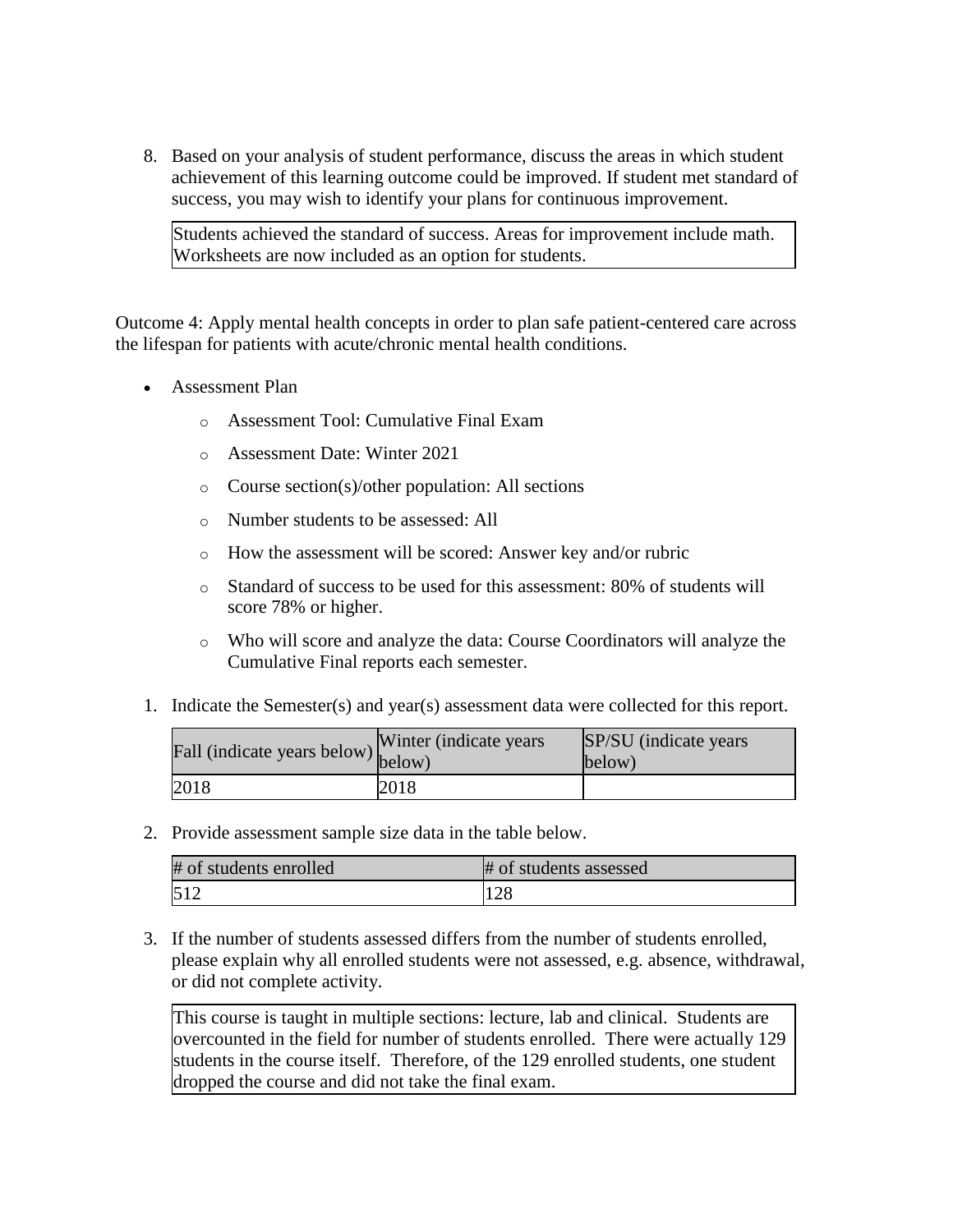4. Describe how students from all populations (day students on campus, DL, MM, evening, extension center sites, etc.) were included in the assessment based on your selection criteria.

All students from all sections were assessed.

5. Describe the process used to assess this outcome. Include a brief description of this tool and how it was scored.

The final exam was administered and graded within Blackboard. In Winter 2018, students took one combined final exam. In Fall 2018, students took an "adulthealth" exam and a "family-health" exam. The scores on these exams were analyzed separately and together as a final exam score.

6. Briefly describe assessment results based on data collected for this outcome and tool during the course assessment. Discuss the extent to which students achieved this learning outcome and indicate whether the standard of success was met for this outcome and tool.

#### Met Standard of Success: Yes

In Winter 2018, 38/70 students (54%) scored 78% or higher on the combined final exam. Students did not meet the standard of success on the Winter 2018 final exam.

In Fall 2018, 44/58 students (77%) scored 78% or higher on the combined final exam

When looking at the adult-health exam only, 53/58 students (91%) scored 78% or higher on the adult-centered exam.

Looking at the family-health exam only, 35/58 students (61%) scored 78% or higher.

Students met the standard of success on the adult-health exam and were able to apply the nursing process to safe patient-centered care for adults. Students did not meet the standard of success applying the nursing process to family topics.

A combined total of 82/128 or 64% students scored 78% or higher on the final exams.

7. Based on your interpretation of the assessment results, describe the areas of strength in student achievement of this learning outcome.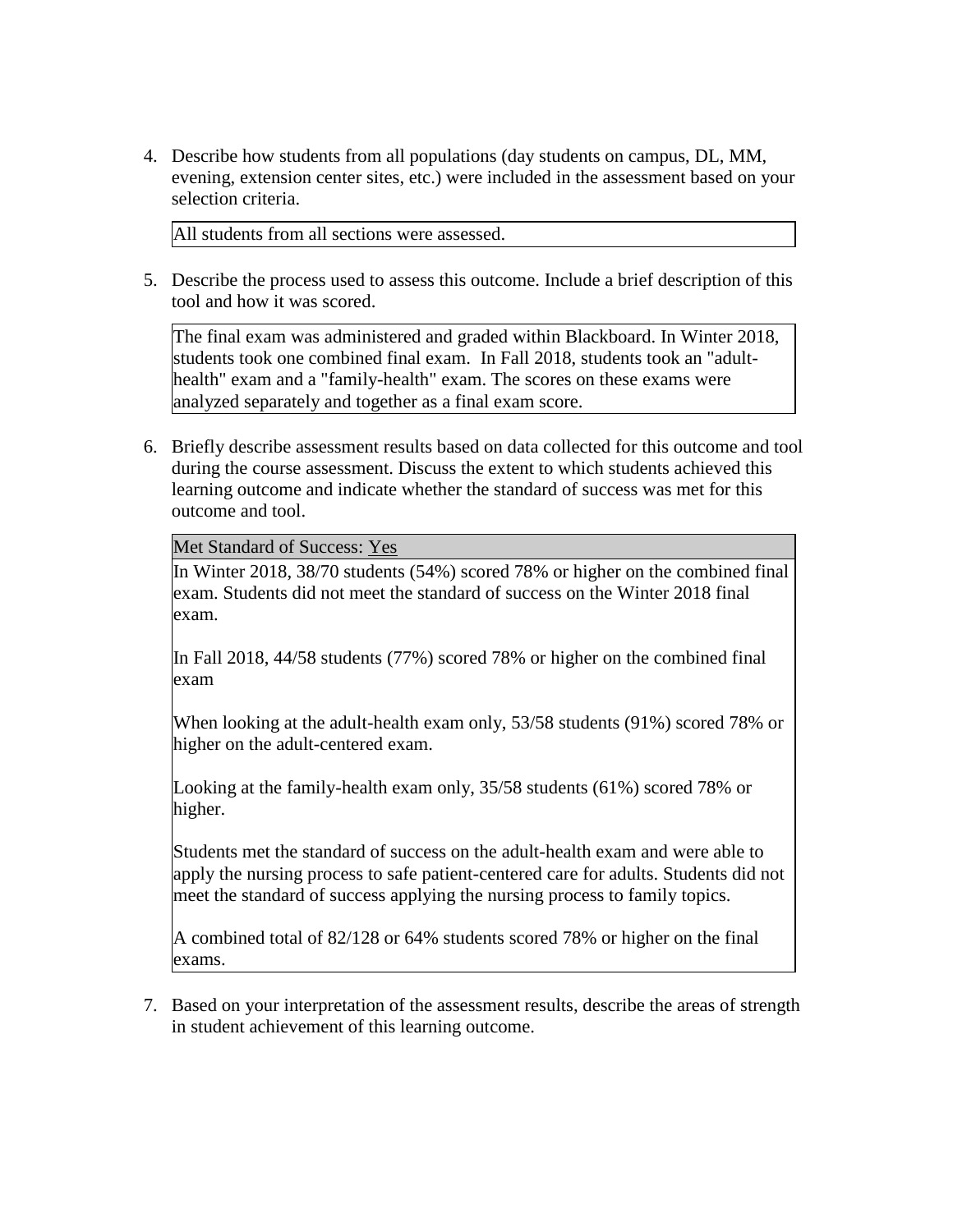Mental health is incorporated into the class and the final exam. According to the item analysis for the final exam, the areas of strength included

- o pharmacology
- o nursing interventions
- 8. Based on your analysis of student performance, discuss the areas in which student achievement of this learning outcome could be improved. If student met standard of success, you may wish to identify your plans for continuous improvement.

Mental health is incorporated into the class and the final exam. Areas of concern included application of practice in this area. We will now incorporate a simulation to include therapeutic communication.

Outcome 5: Demonstrate professional conduct within current legal and ethical standards of practice.

- Assessment Plan
	- o Assessment Tool: Simulation/Lab Skills Checklist
	- o Assessment Date: Winter 2021
	- o Course section(s)/other population: All sections
	- o Number students to be assessed: All
	- o How the assessment will be scored: Departmentally-developed rubric
	- o Standard of success to be used for this assessment: 80% of students will pass all skills on the first attempt.
	- o Who will score and analyze the data: Course Coordinators will analyze the lab tracking report each semester.
- 1. Indicate the Semester(s) and year(s) assessment data were collected for this report.

| riall (indicate years below) below) | Winter (indicate years) | SP/SU (indicate years)<br>below) |
|-------------------------------------|-------------------------|----------------------------------|
| 2018                                | 2018                    |                                  |

2. Provide assessment sample size data in the table below.

| # of students enrolled | # of students assessed |
|------------------------|------------------------|
| 512                    | $1 \cap C$<br>1.ZX     |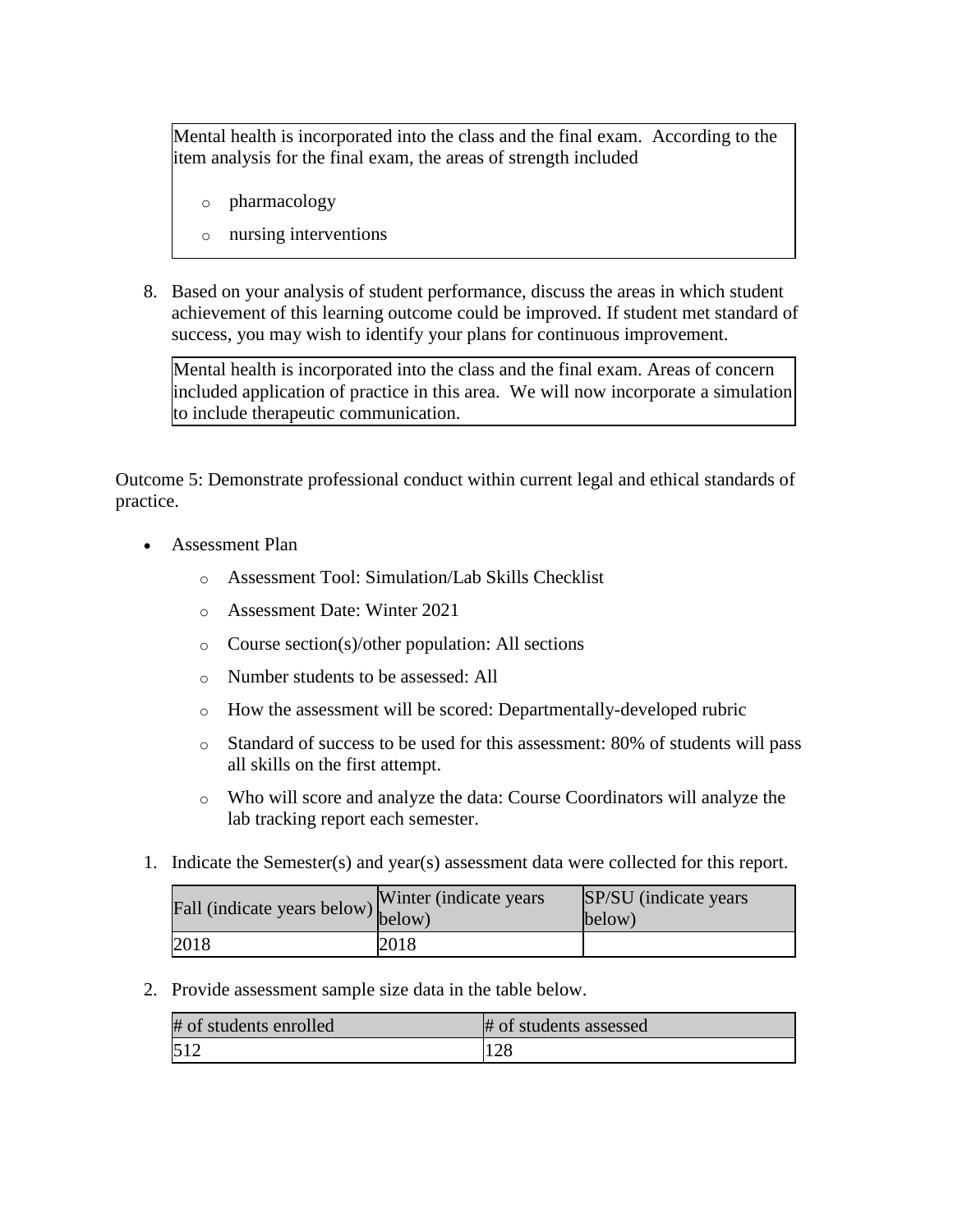3. If the number of students assessed differs from the number of students enrolled, please explain why all enrolled students were not assessed, e.g. absence, withdrawal, or did not complete activity.

This course is taught in multiple sections: lecture, lab and clinical. Students are overcounted in the field for number of students enrolled. There were actually 129 students in the course itself. Therefore, of the 129 enrolled students, one student dropped the course and did not take the final exam.

4. Describe how students from all populations (day students on campus, DL, MM, evening, extension center sites, etc.) were included in the assessment based on your selection criteria.

All students were assessed.

5. Describe the process used to assess this outcome. Include a brief description of this tool and how it was scored.

Students demonstrated three skills in person in the clinical setting. Students demonstrated four skills in the lab setting. Those skills were assessed using a rubric developed by the nursing faculty.

6. Briefly describe assessment results based on data collected for this outcome and tool during the course assessment. Discuss the extent to which students achieved this learning outcome and indicate whether the standard of success was met for this outcome and tool.

Met Standard of Success: Yes

The standard of success was met for these skill demonstrations. The majority (120/128 students) scored at least 80% on the skills rubric on the first try. Students who did not pass the first try were offered remediation, and all passed on the second try.

7. Based on your interpretation of the assessment results, describe the areas of strength in student achievement of this learning outcome.

Students achieved the criteria for success. According to the Blackboard final exam item analysis, the area of strength was:

o patient safety

8. Based on your analysis of student performance, discuss the areas in which student achievement of this learning outcome could be improved. If student met standard of success, you may wish to identify your plans for continuous improvement.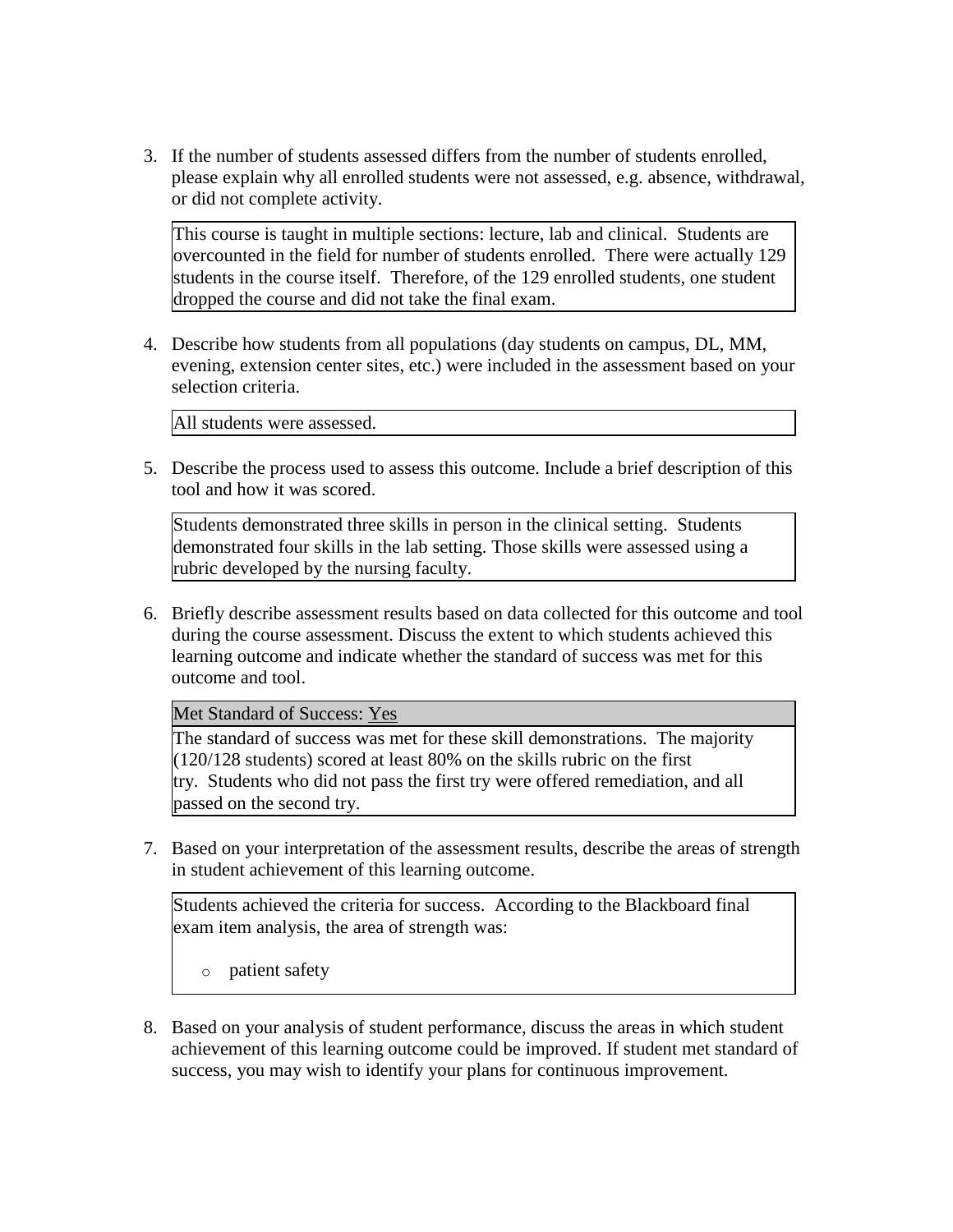The areas that could be improved can be included in simulation and debrief discussions. These areas include:

- o medication safety
- o incivility
- o integrity
- o report of unsafe behavior

Outcome 5: Demonstrate professional conduct within current legal and ethical standards of practice.

- Assessment Plan
	- o Assessment Tool: Final Clinical Evaluation
	- o Assessment Date: Winter 2021
	- o Course section(s)/other population: All sections
	- o Number students to be assessed: All
	- o How the assessment will be scored: Departmentally-developed rubric
	- o Standard of success to be used for this assessment: 80% of students will pass on their final clinical evaluation.
	- o Who will score and analyze the data: Course Coordinators will analyze the data from the Final Clinical Evaluation forms.
- 1. Indicate the Semester(s) and year(s) assessment data were collected for this report.

| Fall (indicate years below) below) | Winter (indicate years) | SP/SU (indicate years)<br>below) |
|------------------------------------|-------------------------|----------------------------------|
| 2018                               | 2018                    |                                  |

2. Provide assessment sample size data in the table below.

| # of students enrolled | # of students assessed |
|------------------------|------------------------|
| $51^\circ$             | 100<br>⊥∠ ∩            |

3. If the number of students assessed differs from the number of students enrolled, please explain why all enrolled students were not assessed, e.g. absence, withdrawal, or did not complete activity.

This course is taught in multiple sections: lecture, lab and clinical. Students are overcounted in the field for number of students enrolled. There were actually 129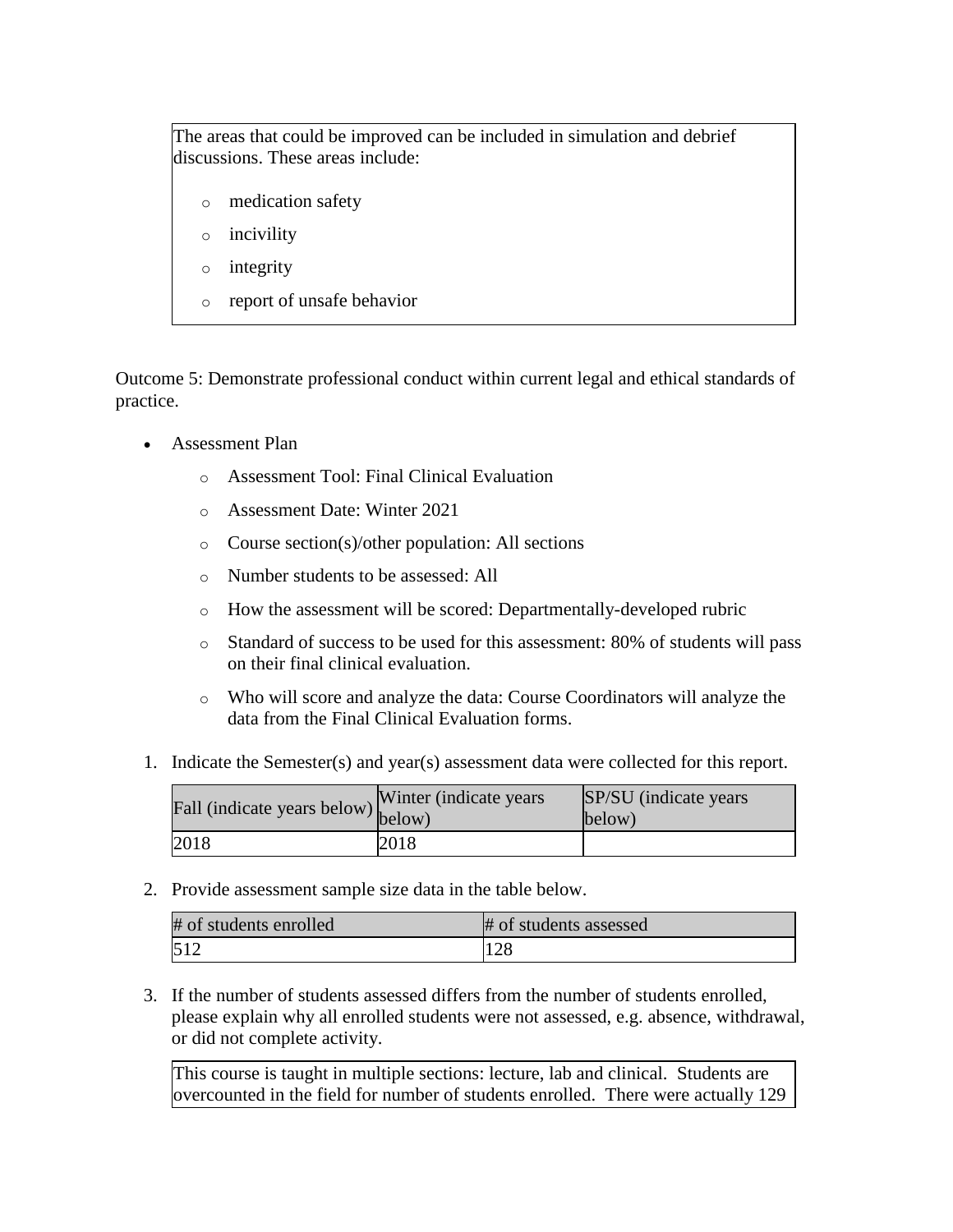students in the course itself. Therefore, of the 129 enrolled students, one student dropped the course and did not take the final exam.

4. Describe how students from all populations (day students on campus, DL, MM, evening, extension center sites, etc.) were included in the assessment based on your selection criteria.

All students were assessed.

5. Describe the process used to assess this outcome. Include a brief description of this tool and how it was scored.

Students attend clinical with a program-wide anecdotal evaluation which is scored using a rubric and posted on Blackboard. We use the QSEN (Quality and Safety for Education of Nurses) program outcomes to evaluate students.

6. Briefly describe assessment results based on data collected for this outcome and tool during the course assessment. Discuss the extent to which students achieved this learning outcome and indicate whether the standard of success was met for this outcome and tool.

## Met Standard of Success: Yes

The majority of students (125/128 students) met the standard of success by scoring >80% using the clinical evaluation tool in the maternal-infant and adult clinical setting.

7. Based on your interpretation of the assessment results, describe the areas of strength in student achievement of this learning outcome.

Students achieved the criteria for success. According to the Blackboard final exam item analysis, the area of strength was:

o patient safety

8. Based on your analysis of student performance, discuss the areas in which student achievement of this learning outcome could be improved. If student met standard of success, you may wish to identify your plans for continuous improvement.

The areas that could be improved can be included in simulation and debrief discussions. These areas include:

- o medication safety
- o incivility
- o integrity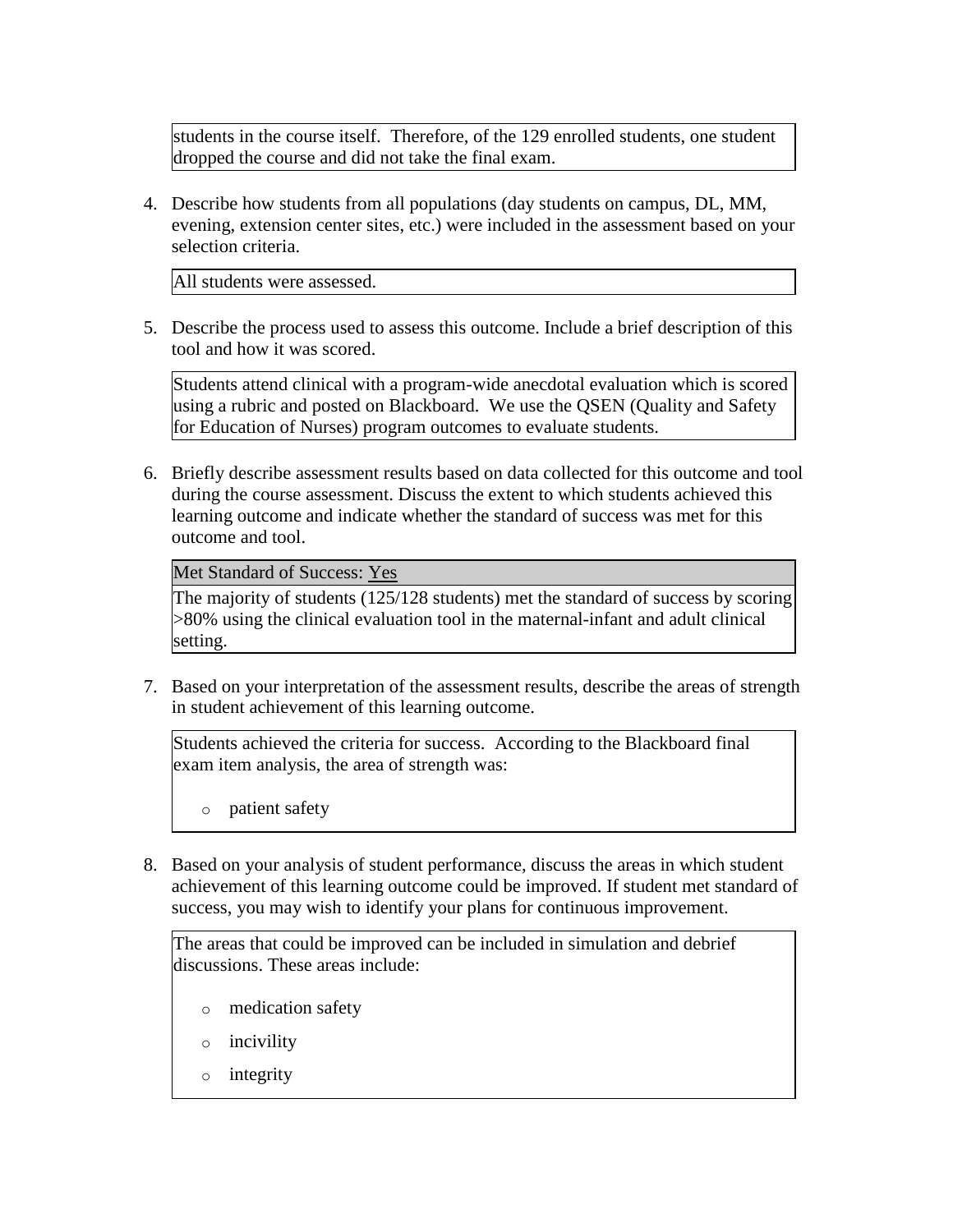o report of unsafe behavior

## **III. Course Summary and Intended Changes Based on Assessment Results**

1. Based on the previous report's Intended Change(s) identified in Section I above, please discuss how effective the changes were in improving student learning.

N/A

2. Describe your overall impression of how this course is meeting the needs of students. Did the assessment process bring to light anything about student achievement of learning outcomes that surprised you?

This was enlightening. This assessment process data reflected improvement between the first and second semester of NUR 128 which is a new course. The final exam data reflected student and teaching challenges. This new curriculum and new resources need to align closer to exam questions. The rigor of both parts of the class (adult and family health concepts) needs to be consistent.

3. Describe when and how this information, including the action plan, was or will be shared with Departmental Faculty.

NUR 128 has two course coordinators. This data and action plan will be shared with both faculty members as well as the nursing department. The assessment data in the future will utilize Blackboard tools that automatically collect assessment results, streamlining the process.

## 4.

Intended Change(s)

| <b>Intended Change</b> | Description of the<br>change                                                                                         | Rationale                                                                                                             | Implementation<br>Date |
|------------------------|----------------------------------------------------------------------------------------------------------------------|-----------------------------------------------------------------------------------------------------------------------|------------------------|
| <b>Assessment Tool</b> | We will work with the<br>Blackboard department<br>to automatically align<br>our assignments with<br>assessment data. | The Blackboard<br>tools will<br>streamline the<br>assessment<br>process.                                              | 2019                   |
| Objectives             | The NUR 128 master<br>syllabus has been edited a new edition of<br>to reflect the new<br>textbook edition.           | The nursing<br>faculty has<br>decided to require<br>our current<br>textbook. This<br>edition may<br>change our topics | 2019                   |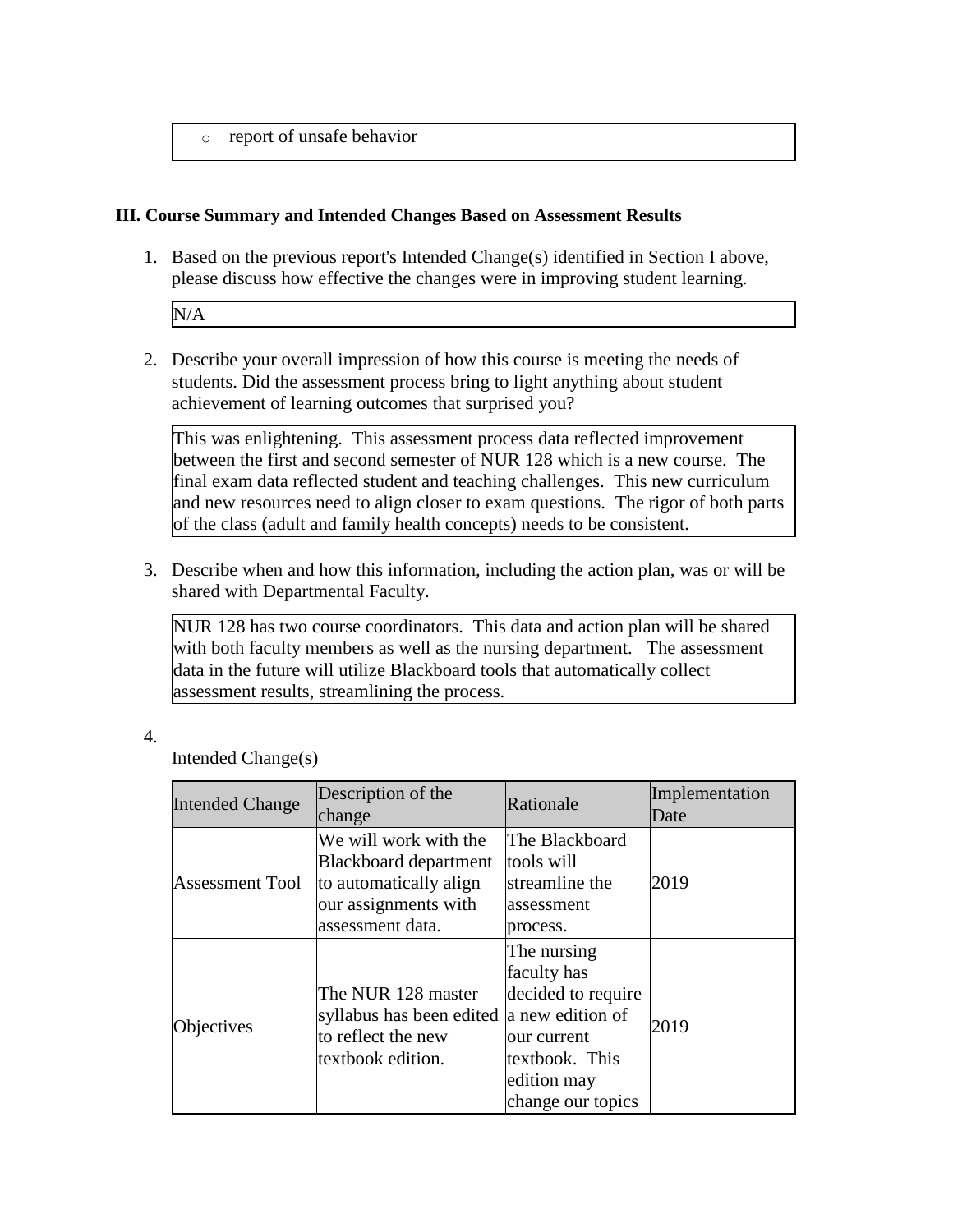|                                                                                  |                                                                                                                                                                                                                                                                                                                                                                                                                                                                                | slightly, outcomes<br>and therefore, the<br>assessment data.                                                                                                                                                                                |      |
|----------------------------------------------------------------------------------|--------------------------------------------------------------------------------------------------------------------------------------------------------------------------------------------------------------------------------------------------------------------------------------------------------------------------------------------------------------------------------------------------------------------------------------------------------------------------------|---------------------------------------------------------------------------------------------------------------------------------------------------------------------------------------------------------------------------------------------|------|
| Course<br>Assignments                                                            | We added new math<br>videos and worksheets<br>to address student<br>difficulty with math<br>problems.                                                                                                                                                                                                                                                                                                                                                                          | We recognized<br>from outcome #1<br>tool $#1$ that<br>students were<br>having challenges<br>with the math<br>problems.                                                                                                                      | 2019 |
| <b>Course Materials</b><br>(e.g. textbooks,<br>handouts, on-line<br>ancillaries) | A new edition of the<br>nursing textbook will be<br>required in NUR<br>128. This is listed under Beginning in Fall<br>course materials.<br>Pearson<br>$\Omega$<br>Education.,<br>(2015). Nursing: Pearson Nursing<br>A Concept-<br>Based Approach and online<br>to Learning<br>Volumes I, II,<br>and III<br>$(3rd$ ed.). Boston, will reflect the<br><b>MA</b> : Pearson<br>Education, Inc.<br>MyNursingLab<br>$\circ$<br>for Nursing<br>$Concepts -$<br><b>Pearson Online</b> | 2019, the nursing<br>department will<br>require the newest<br>edition of the<br>Concept Textbook<br>resources. The<br>assignments,<br>topics and exams<br>changes. This will<br>impact the course<br>objectives and<br>assessment data.     | 2019 |
| <b>Course Materials</b><br>(e.g. textbooks,<br>handouts, on-line<br>ancillaries) | <b>NCLEX</b> practice<br>problems and<br>worksheets.                                                                                                                                                                                                                                                                                                                                                                                                                           | Beginning in Fall<br>2019, the nursing<br>department will<br>require the newest<br>edition of the<br><b>Pearson Nursing</b><br>Concept Textbook<br>and online<br>resources. My<br><b>Nursing Lab</b><br>includes weekly<br>case studies and | 2019 |